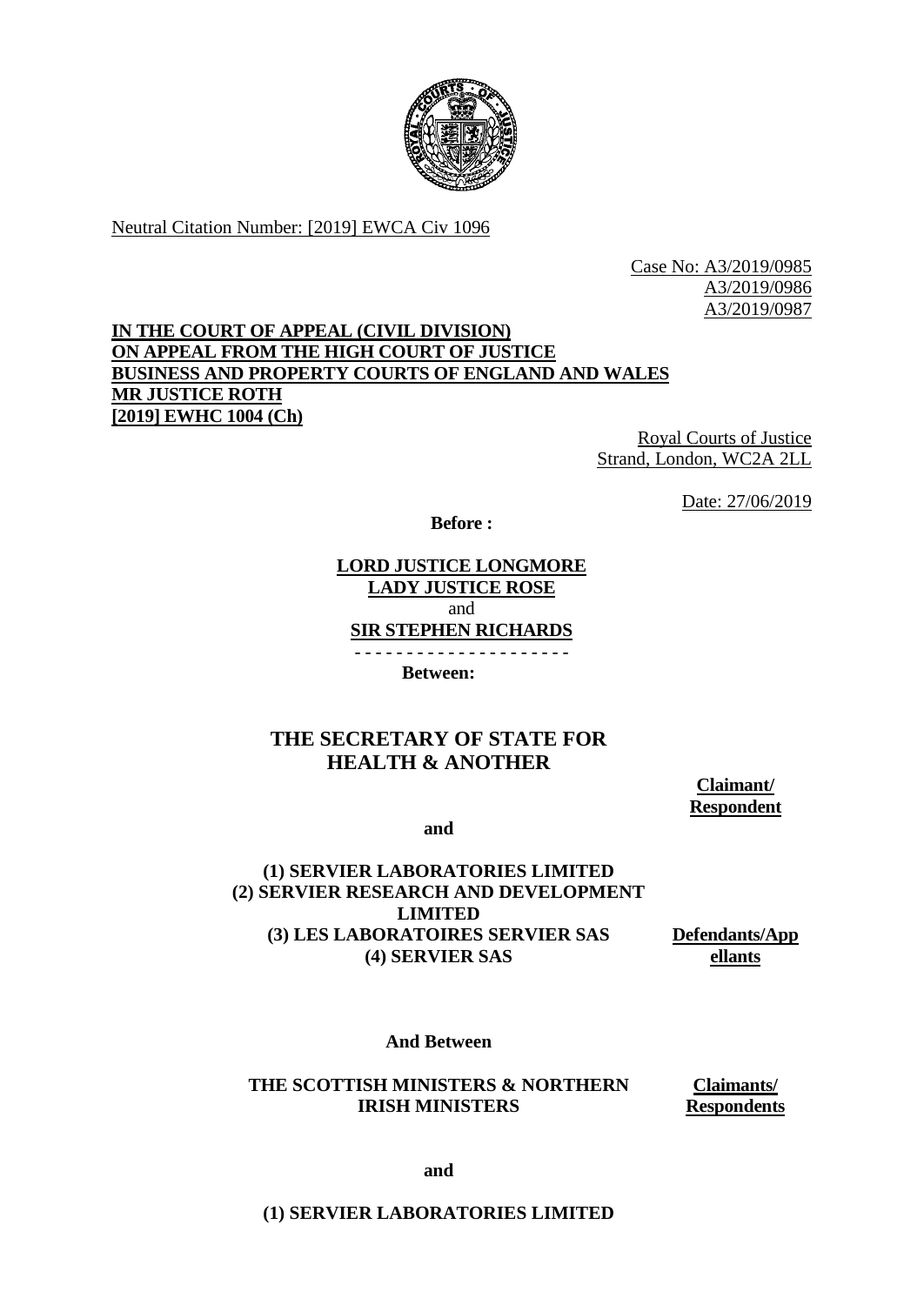## **(2) SERVIER RESEARCH AND DEVELOPMENT LIMITED (3) LES LABORATOIRES SERVIER SAS (4) SERVIER SAS**

**Defendants/ Appellants**

#### **And Between:**

#### **THE WELSH MINISTERS & OTHERS**

**Claimants/ Respondents**

**and**

## **(1) SERVIER LABORATORIES LIMITED (2) SERVIER RESEARCH AND DEVELOPMENT LIMITED (3) LES LABORATOIRES SERVIER SAS (4) SERVIER SAS**

**Defendants/ Appellants**

- - - - - - - - - - - - - - - - - - - - - - - - - - - - - - - - - - - - - - - - - -

**Kelyn Bacon QC** and **Daniel Piccinin** (instructed by **Sidley Austin LLP**) for the Appellants **Robert Palmer QC** and **Julian Gregory** (instructed by **Reynolds Porter Chamberlain LLP)** for the Scottish Ministers

**Robert Palmer QC** and **Laura Elizabeth John** (instructed by **Geldards LLP**) for the Welsh **Ministers** 

**Robert Palmer QC** and **David Drake** (instructed by **Peters & Peters Solicitors LLP**) for the Secretary of State for Health)

Hearing date : 18 June 2019

# **Approved Judgment**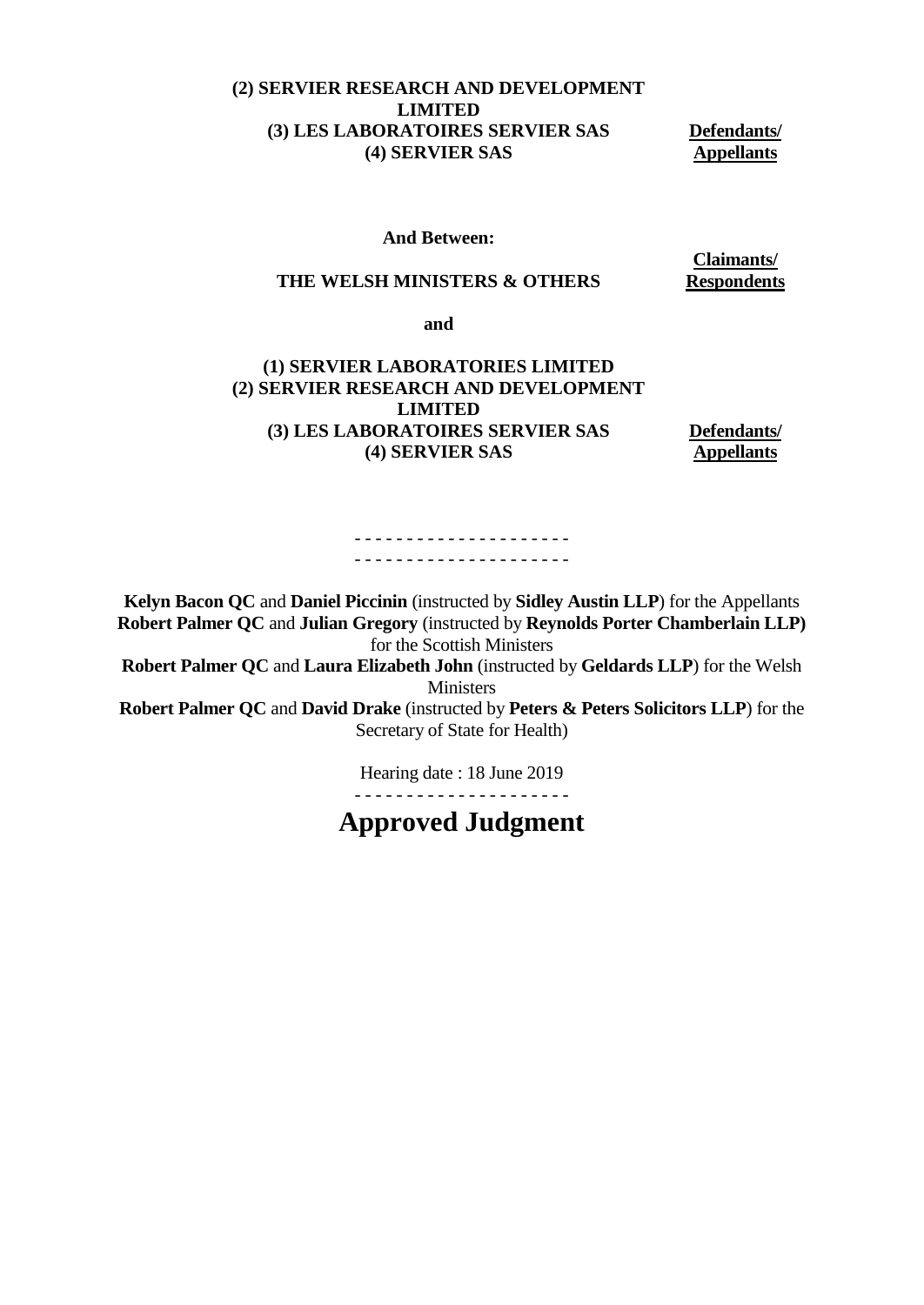#### **Lady Justice Rose:**

1. These three appeals raise the important question of how far the EU law principle of res judicata can be relied on by the Appellants ('Servier') as establishing facts which they wish to prove in their defences to the damages claims brought by the Respondents (whom I shall call 'the Claimants'). Servier submits that certain factual findings were made in its favour by the General Court when giving judgment in an action to annul a competition law infringement decision adopted by the EU Commission. Those findings are relevant to issues that are going to be considered at a hearing in October 2019 about whether the Claimants failed to mitigate the loss they claim to have suffered as a result of Servier's infringement of the competition rules. Roth J, who is charged with the case management of these complex proceedings, held in his judgment of 17 April 2019 reported at [2019] EWHC 1004 (Ch) that none of the factual findings of the General Court relied on by Servier was binding on him for the purposes of that forthcoming hearing. These appeals against his judgment have been expedited so that our decision is known in time for a pre-trial review of that preliminary issues hearing.

#### **The background**

- 2. Servier is a manufacturer of pharmaceuticals including the drug perindopril. Perindopril is a prescription-only product classed as an ACE-inhibitor used in the treatment of various conditions including hypertension and cardiovascular diseases. Servier's perindopril product is marketed under the brand name "Coversyl". Coversyl was a blockbuster drug with global sales of more than €800 million in 2006 and 2007. The main compound patent for perindopril expired in 2003 to 2005 in most EU member states. The Claimants allege that Servier engaged in anti-competitive conduct designed to delay the date on which other manufacturers could bring generic versions of perindopril to the market in the UK. Market entry by generic products occurred in July 2007 after Pumfrey J held that a new patent for the crystalline form of perindopril was invalid for lack of novelty. The Claimants say that market entry would have occurred earlier if Servier had not committed infringements of Articles 101 and 102 of the Treaty on the Functioning of the European Union ('TFEU') and/or the Chapter 1 and Chapter 2 prohibitions imposed by the Competition Act 1998. These infringements and the delay in cheaper generic versions of perindopril becoming available caused them to spend more on perindopril prescriptions within the NHS than they would have spent if cheaper generic perindopril had become available earlier.
- 3. There was an investigation into Servier's alleged anti-competitive conduct by the EU Commission culminating in a decision adopted on 9 July 2014: Case COMP/39.612 *Perindopril (Servier)* ('the Decision'). The Commission found that Servier had entered into amicable patent settlement agreements with six producers of generic pharmaceutical products. Under those agreements Servier made substantial financial payments referred to as "reverse payment patent settlements". The Commission found that these constituted anti-competitive agreements contrary to Article 101 TFEU and that by entering into these agreements, among other conduct, Servier had abused its dominant position contrary to Article 102 TFEU. An important issue in the Commission investigation into the Article 102 infringement was the definition of the relevant market in which Coversyl competed; was the relevant market limited to perindopril or did it include other ACE-inhibitors or a wider range of products? The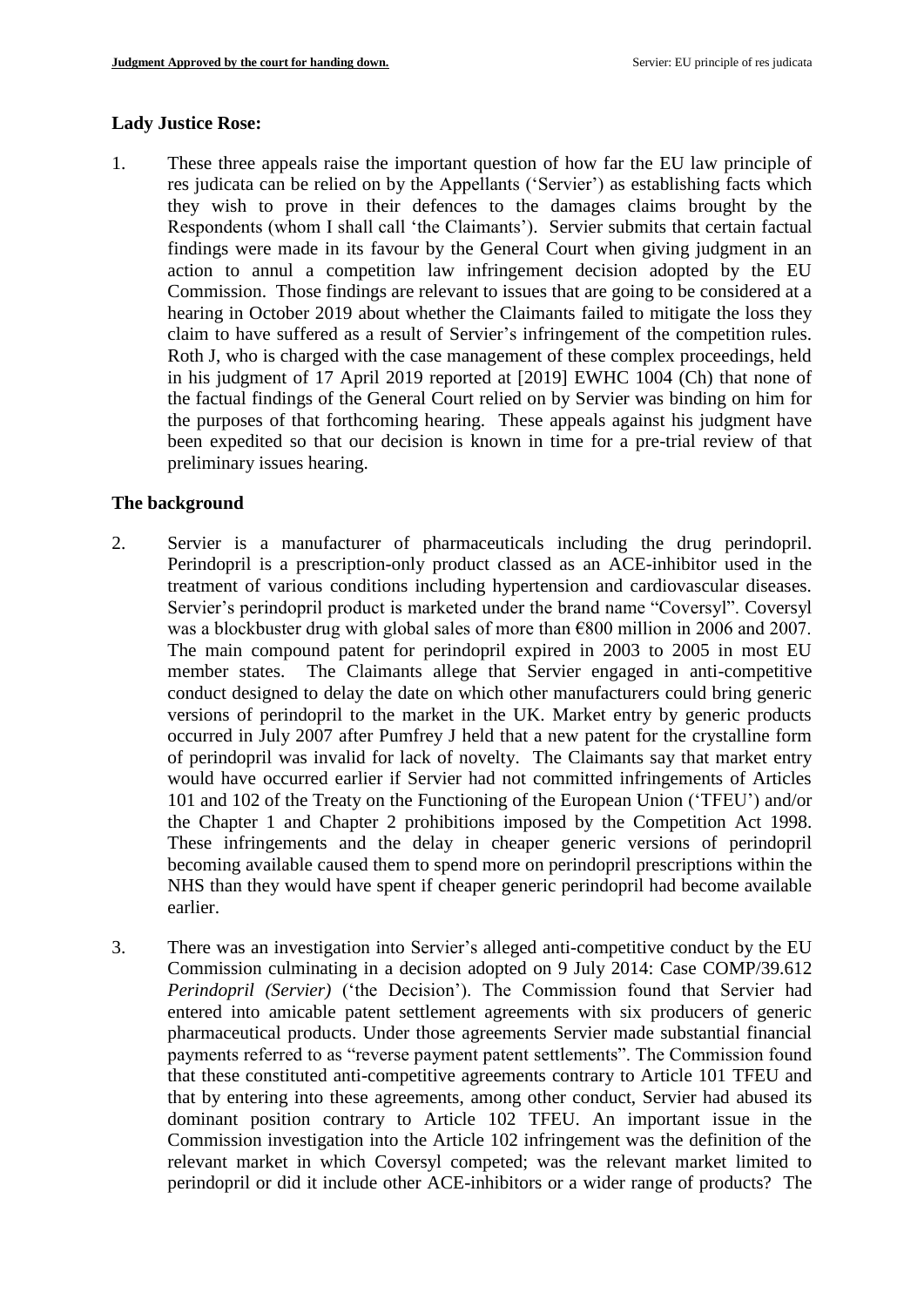Commission defined the relevant market for finished products as comprising only perindopril and rejected Servier's argument that it comprised, at least, all ACEinhibitors. The Commission imposed significant fines on Servier and the generic companies; Servier's fine was more than €330 million.

- 4. The Secretary of State for Health and the other English claimants commenced their action in the High Court on 3 May 2011, before the Decision was issued. The Scottish/Northern Irish and Welsh claims were commenced in mid-2012. The Particulars of Claim in all three actions were significantly amended following the publication of the Decision in 2014 so as to rely on the findings of infringement made by the Commission.
- 5. An important amendment to Servier's Defence was introduced in November 2015. Servier applied to amend its pleading to introduce a new defence based on the principles of mitigation, causation and contributory negligence. These raised what has been called "the prescribing argument". The amendments were opposed by the English claimants but permission was granted by Henderson J on 4 October 2016. The amendment inserted a new section headed "Failure to mitigate, causation/remoteness and/or contributory negligence" asserting, without prejudice to the denials of liability, that the Claimants have failed to take all reasonable steps to mitigate their loss. In summary, the prescribing argument is that:
	- i) there was no material clinical difference between perindopril and other ACEinhibitors which had been available in generic form from late 1999;
	- ii) the Claimants should therefore have taken all reasonable steps to encourage switching from the prescription of perindopril to the prescription of cheaper alternative ACE-inhibitors in generic form but failed to do so;
	- iii) accordingly the Claimants failed to mitigate their loss and/or those events broke the chain of causation and/or rendered any damage too remote.
- 6. As Roth J noted in his judgment, the prescribing argument brought into greater prominence the question of the substitutability of perindopril and other ACEinhibitors. Following the introduction of the prescribing argument, that issue was relevant in the damages claims not only for the question of market definition and dominance but also to the Claimants' ability to recover under any heads of their claim.
- 7. Servier challenged the Decision in the General Court. The General Court handed down judgment on 12 December 2018, Case T-691/14 *Servier SAS v EU Commission*  ECLI:EU:T:2018:922 ('the *Servier* Judgment'). A provisional English language version of the judgment has recently been published. The UK Government did not intervene in that appeal. The Court upheld most of the Commission's findings including its analysis that four of the five settlement agreements challenged were restrictions of competition by object contrary to Article 101 TFEU. Before turning to consider the three complaints raised by Servier in relation to the definition of the relevant finished product market, the General Court recalled the scope of the judicial review it was bound to carry out: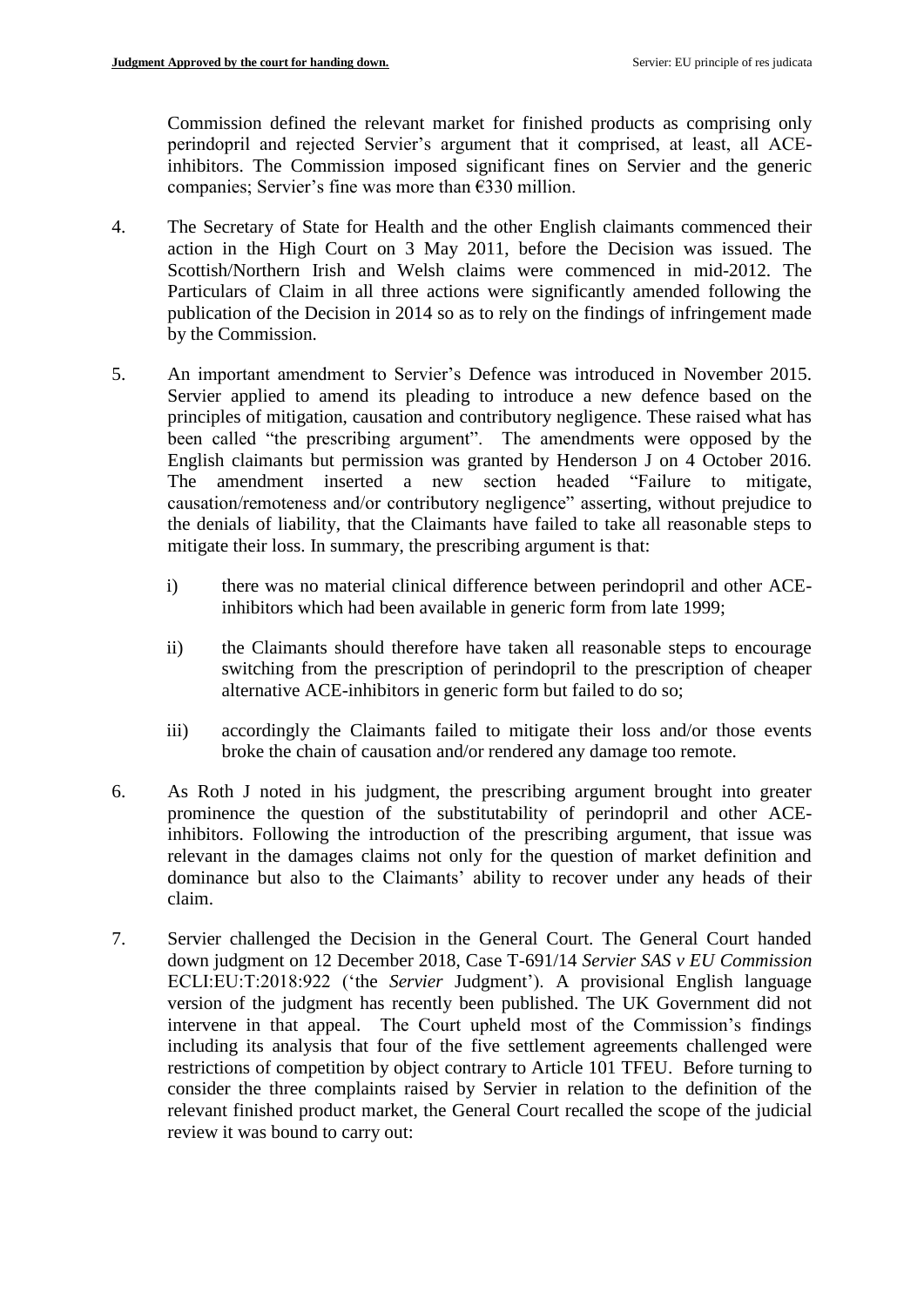"1374. In that regard, it must be borne in mind that, according to settled case-law, although the EU judicature undertakes a comprehensive review of the question as to whether or not the conditions for the application of the competition rules are met, the review of complex economic appraisals made by the Commission is necessarily limited to checking whether the relevant rules on procedure and on stating reasons have been complied with, whether the facts have been accurately stated and whether there has been any manifest error of assessment or a misuse of powers …

1375 The Court of Justice has held that whilst, in areas giving rise to complex economic assessments, the Commission has a margin of discretion with regard to economic matters, that does not mean that the Courts of the European Union must refrain from reviewing the Commission's interpretation of information of an economic nature. Those Courts must establish, among other things, not only whether the evidence relied on is factually accurate, reliable and consistent but also whether that evidence contains all the information which must be taken into account in order to assess a complex situation and whether it is capable of substantiating the conclusions drawn from it …

1376 Moreover, it should be pointed out that, according to settled case-law of the Court of Justice, in the field of competition law, where there is a dispute as to the existence of an infringement, it is for the Commission to prove the infringements found by it and to adduce evidence capable of demonstrating to the requisite legal standard the existence of the circumstances constituting an infringement. Where the Court still has a doubt, the benefit of that doubt must be given to the undertakings accused of the infringement …"

8. Despite that, the General Court's analysis of the relevant market in response to Servier's complaints extended over 225 paragraphs making up Section 12 of the *Servier* Judgment. The General Court noted that the definition of the relevant market is the result of a body of evidence permitting an assessment of the extent to which substitution of products or services would take place. The definition of the boundaries of the market must be made by examining empirical evidence, aimed at making an effective use of all information which is relevant in an individual case: paragraph 1383. The Court recorded that at the hearing it had invited the parties to comment on the respective significance of therapeutic substitutability and price in the definition of the relevant market in the pharmaceutical sector: paragraph 1390. It noted further that the definition of the relevant market in the pharmaceutical sector must take due account of the relative weakness of price pressure and of the fact that the choice of treatment by prescribers is primarily determined not by the cost of the available medicinal products but "on the basis of prescribers' perceptions of the therapeutic advantages and disadvantages of those medicinal products": (see paragraph 1393). Indeed, the Court stated, when a medicinal product proves to be clearly superior to others in therapeutic terms, or even represents the only therapeutic option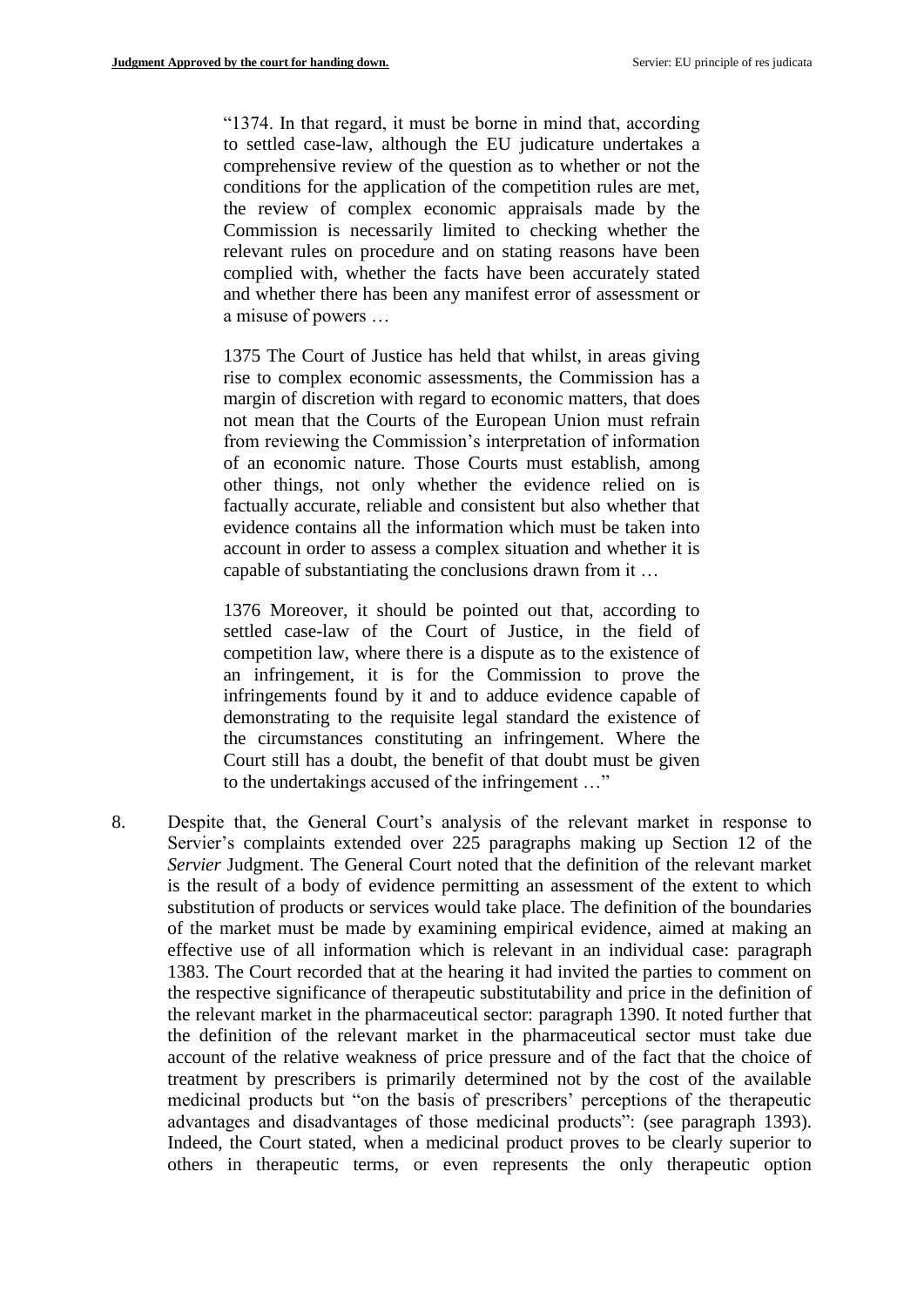recommended by the scientific community, it may be chosen by prescribers regardless of its price, even if that price is significantly higher than that of the other available medicinal products. A reduction in price of other medicinal products is in those circumstances unlikely to increase their market share.

- 9. The General Court posed the first question it needed to address as whether during the relevant period there were any medicinal products recognised or perceived as equivalent to perindopril, and thus easily substitutable for it, or whether the therapeutic merits of perindopril had sufficiently distinguished it from the competition: paragraph 1404. The Commission had held in the contested Decision - in particular in recitals 2449, 2499 and 2519 - that perindopril had a therapeutic use which differed from that of other ACE-inhibitors. The Commission had concluded that ACE-inhibitors could not be regarded as a simple homogeneous class. In support of that conclusion, the Commission relied on medical guidelines, a range of scientific studies, internal documents from Servier and a survey of perindopril prescribers. The applicants had argued to the contrary; that ACE-inhibitors form part of a homogeneous class within which there is no significant difference justifying a finding that the perindopril compound, by itself, constitutes a separate market.
- 10. The General Court examined all the material on which the Commission relied in some depth. It concluded in the light of all the documents in the Commission's case file that there was no significant difference between perindopril and the other ACE-inhibitors in therapeutic terms. Under the heading "The distinction between perindopril and other ACE-inhibitors in terms of efficacy and side-effects" the General Court stated that:
	- i) it followed from the presentation of the basic information in the Decision that "the mode of action, main indications, contraindications and side effects of the ACE-inhibitors are similar": paragraph 1425;
	- ii) the ATC classification system does not distinguish in any way between perindopril and other ACE-inhibitors with respect to therapeutic use: paragraph 1429;
	- iii) at paragraph 1481:

"In the light of all the documents in the file, it must be concluded that there is no significant difference between perindopril and the other ACE inhibitors in therapeutic terms, including in terms of efficacy and side effects. There is in the file no objective scientific evidence of the therapeutic superiority of perindopril over other ACE inhibitors. ACE inhibitors are widely perceived as substitutable by prescribers and there are numerous medicinal products regarded by doctors as therapeutic equivalents to perindopril. Accordingly, the Commission erred in considering that the ACE inhibitor class was heterogeneous and that perindopril exhibited particular therapeutic characteristics within that class of medicinal products."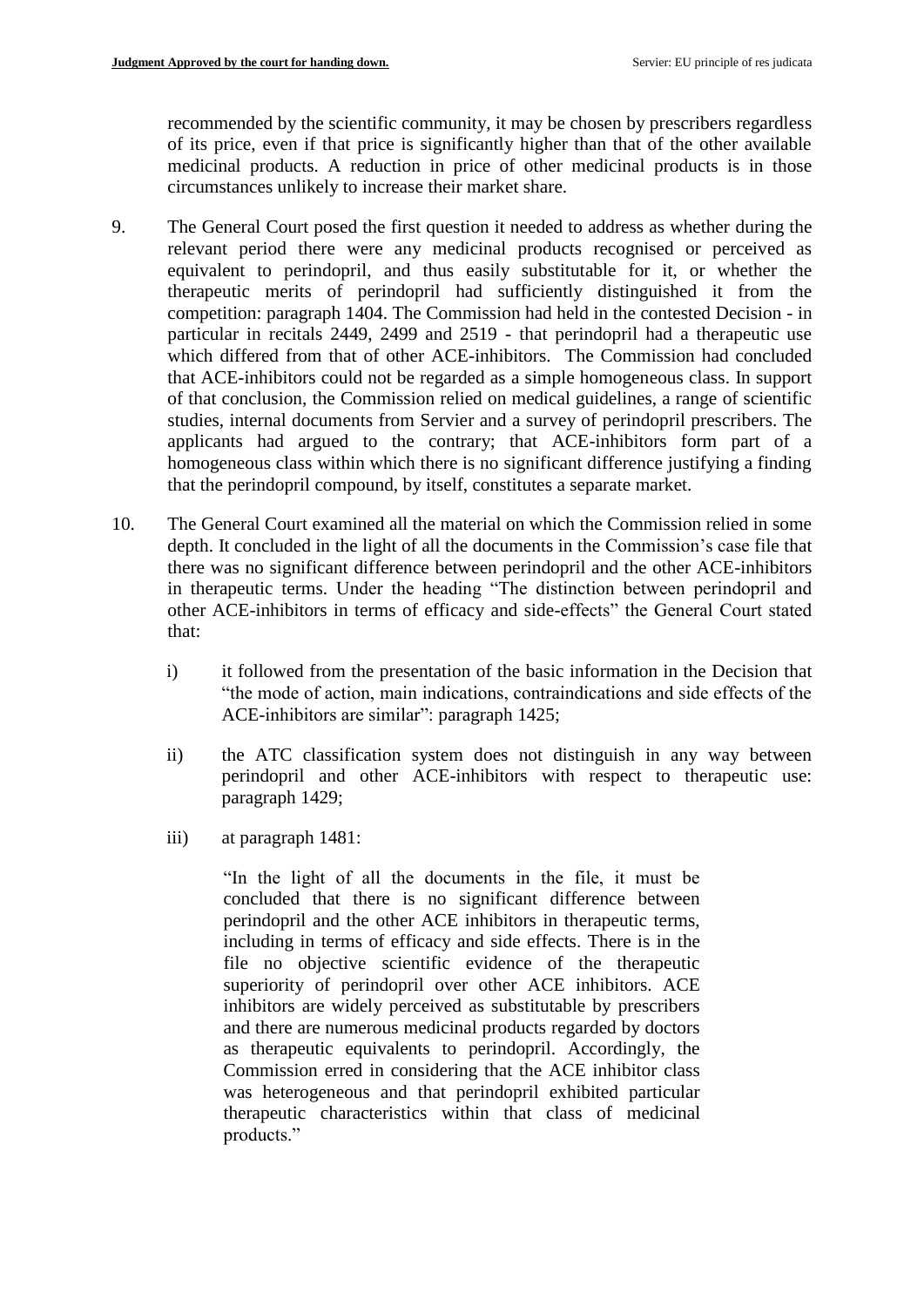- iv) it was not apparent from the documents in the file that the other ACEinhibitors raised particular concerns on the part of prescribers relating to their side-effects or reduced efficacy. Since doctors did not regard ACE-inhibitors as heterogeneous, the Commission's analysis as regards any risks associated with switching was "called into question": "In the absence of differences in efficacy and tolerance between ACE inhibitors, it has not been established that switching between ACE inhibitors raised particular concerns on the part of doctors": (paragraph 1519).
- 11. The General Court considered further whether other ACE inhibitors were widely perceived as substitutable by prescribers. In addition to the finding at paragraph 1481 set out above, the Court said that there were no factors limiting the leeway available to doctors to prescribe ACE inhibitors other than perindopril. There were therefore "no particular concerns regarding the therapeutic use or possible side effects of ACE inhibitors which might have given rise to a high degree of 'inertia' of doctors who had already had occasion to prescribe perindopril when those doctors were choosing to prescribe any of the ACE inhibitors for new patients": (see paragraph 1489).
- 12. The General Court put forward a number of reasons why the Commission had underestimated the substitutability of different ACE-inhibitors for existing patients. At paragraph 1540 the Court said:

"1540. It follows from the foregoing that the Commission underestimated the propensity of patients treated with perindopril to switch treatment, relying, moreover, on the erroneous assumption of the heterogeneity of medicinal products in the ACE-inhibitors class. It is apparent from the documents in the file that treatment switching of patients commencing treatment with perindopril is significant over a period of five years, which calls into question the average length of treatment as assessed by the Commission and the significance of the lock-in effects of perindopril's patient base."

13. Further, the Court stated at paragraph 1544 that:

" … the prescribing behaviour of doctors was not characterised by a high degree of 'inertia' and treatment switching by continued-use patients was significant. It is therefore on the basis of erroneous assumptions liable to vitiate its analysis that the Commission considered that the potential impact which the promotional activities of producers of other medicinal products had on sales of perindopril should be regarded as particularly limited."

14. The General Court also upheld complaints concerning the Commission's analysis of pricing information. The Court concluded its review of the relevant market by saying:

> "1589. In the present case, at the end of the overall assessment of the elements on which the Commission based its assessment and of the examination of the applicants' complaints, it must be concluded that the Commission made a series of errors in the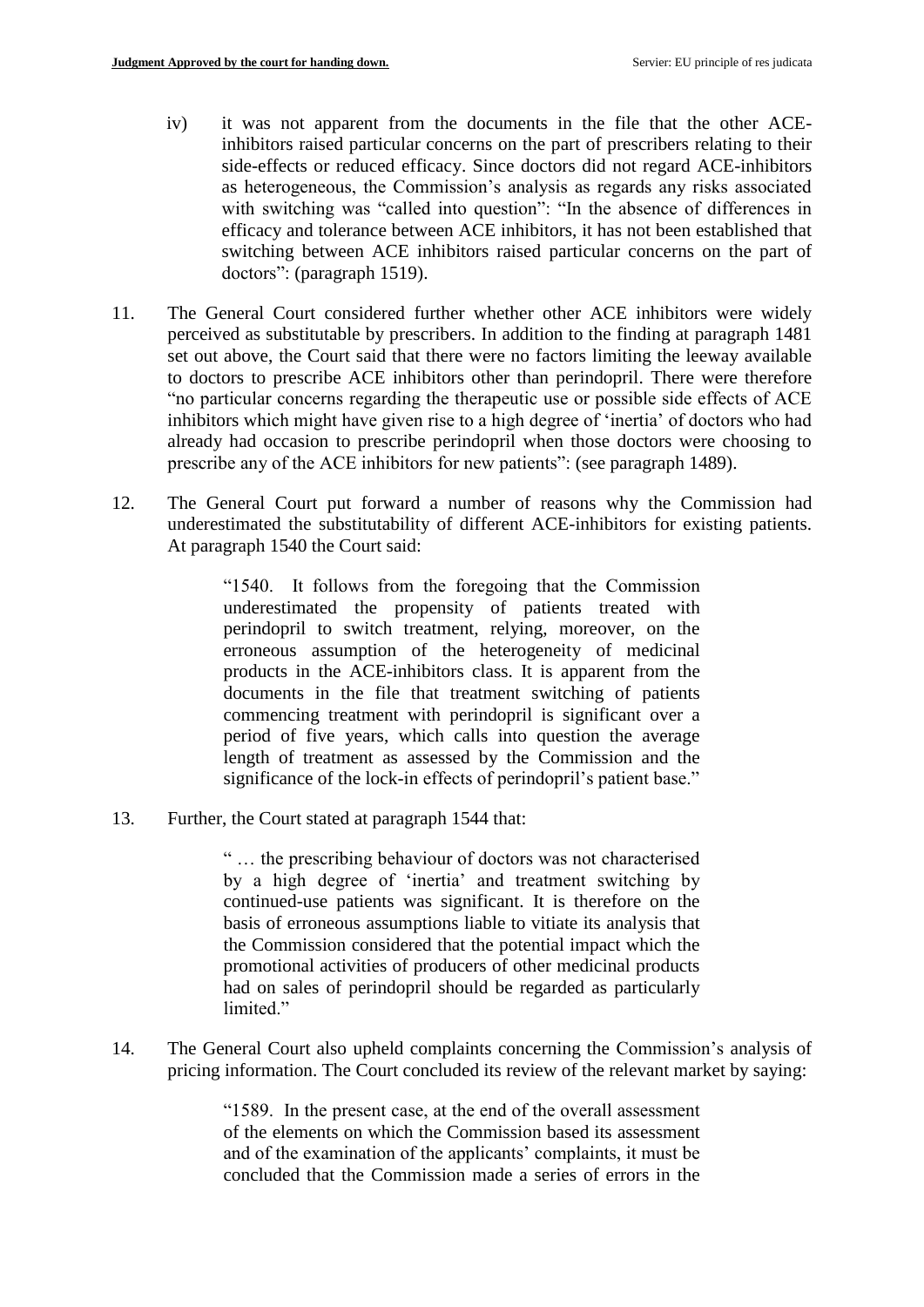analysis of the definition of the relevant market. The Commission:

− wrongly considered, with regard to therapeutic use, that ACE inhibitors were a class of heterogeneous medicinal products and that perindopril had particular characteristics within this class of medicinal products;

− wrongly concluded that a mechanism of doctors' 'inertia' had significantly restricted the competitive pressure exerted on perindopril by the other ACE inhibitors with respect to new patients;

− underestimated the propensity of patients treated with perindopril to switch treatment;

− failed to give due consideration to the companies' promotional activities and their significance in the analysis of competitive relationships;

− disregarded the particular characteristics of competition in the pharmaceutical sector, erroneously inferring from an analysis of natural events based primarily on price changes that perindopril was not subject to significant competitive pressures from other ACE inhibitors.

1590 By relying on an analysis vitiated by the errors referred to above, the Commission restricted the relevant market to the perindopril compound alone, while the documents in the file show that perindopril may have been exposed to significant non-price competitive pressures from the other ACE inhibitors. In those circumstances, it must be held that the Commission's errors are such as to vitiate the result of its analysis.

1591 It must therefore be concluded, following an assessment made by the Court in accordance with the limits on judicial review … that it has not been established that the relevant product market is limited solely to originator and generic perindopril."

15. In its overall conclusions at the end of the judgment, the General Court said: (paragraph 1963):

> " … as regards Article 102 TFEU, the Court considers that it has not been established that the relevant finished product market was limited to perindopril. Since it has not been established that Servier had a dominant position … on that market…, the existence of an abuse of such a position is called into question …"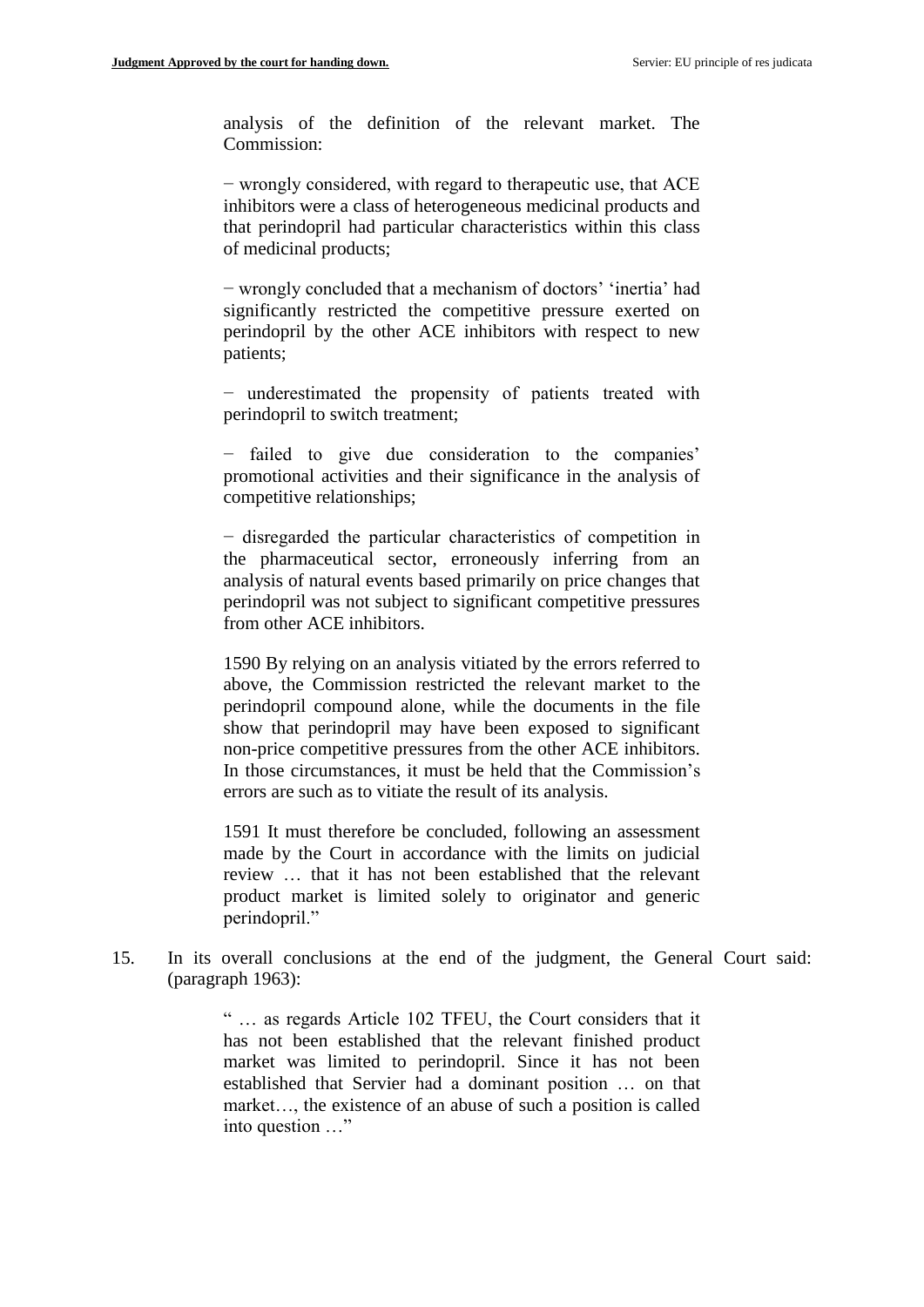- 16. In the operative part of the judgment, the General Court annulled the finding of abuse of dominance and annulled the fine imposed on Servier for the Article 102 infringement. It ordered Servier and the Commission to bear their own costs. Servier's overall fine was reduced to just under  $\epsilon$ 230 million.
- 17. Both the Commission and Servier have appealed to the Court of Justice of the European Union ('CJEU') against the *Servier* Judgment: see Cases C-201/19P and Case C-176/19P. Those appeals are still pending before the CJEU. The UK Government has been granted permission to intervene in those appeals. It is common ground that these claims cannot proceed to a final trial until those appeals have been finally resolved. Roth J recorded at [46] of his judgment that in the light of the *Servier* Judgment, the Claimants have stated that they will not pursue their case under Article 102 for abuse of dominance unless the judgment is reversed in those respects by the CJEU. The prescribing argument remains very relevant to Servier's defence even if the abuse of dominance case falls away. Critical to the prescribing argument is the degree of therapeutic equivalence between perindopril and other ACE-inhibitors; whether between 2003 and 2009 prescribing doctors viewed them as substitutable and whether the various health authorities should reasonably have encouraged doctors to prescribe another ACE-inhibitor instead of perindopril, either for new patients or by switching existing patients.
- 18. In January 2018, Roth J ordered the hearing of a set of preliminary issues, referred to as the mitigation issues. The early determination of these preliminary issues was useful because it could eliminate or substantially reduce the costs of a wide-ranging disclosure exercise relating to the mitigation issues that would otherwise need to be carried out. The preliminary issues ordered to be tried are:
	- i) Would it have been reasonable or appropriate in the period between 2003 and 2009 for a clinician to prescribe another ACE inhibitor instead of perindopril in all circumstances, except where the patient was allergic to or intolerant of all alternative ACE inhibitors?
	- ii) If not, in what circumstances would that have been unreasonable or inappropriate?
	- iii) Was it unreasonable for [the Claimants] to fail to take any (and if so, which) of the steps set out in paragraph 83C of the Defendants' Re-Re-Amended Defence to the English Claimants' claim or identified in the Defendants' Further Information dated 29 September 2017?
- 19. Paragraph 83C of the Re-Re-Amended Defence referred to there lists seven possible steps including issuing national guidance encouraging the switch, using the national Quality and Outcomes Framework to incentivise a switch to cheaper generics, providing patient information leaflets or template letters for use by physicians when switching patients and using software such as "ScriptSwitch" to provide a visual prompt for NHS prescribers in order to highlight the availability of an alternative, more cost-effective treatment.
- 20. The mitigation trial is now listed to be heard in October 2019. As is, unfortunately, the way of this particular world, the trial is now expected to last for 22 days with numerous expert witnesses being called. In preparation for the mitigation trial, Roth J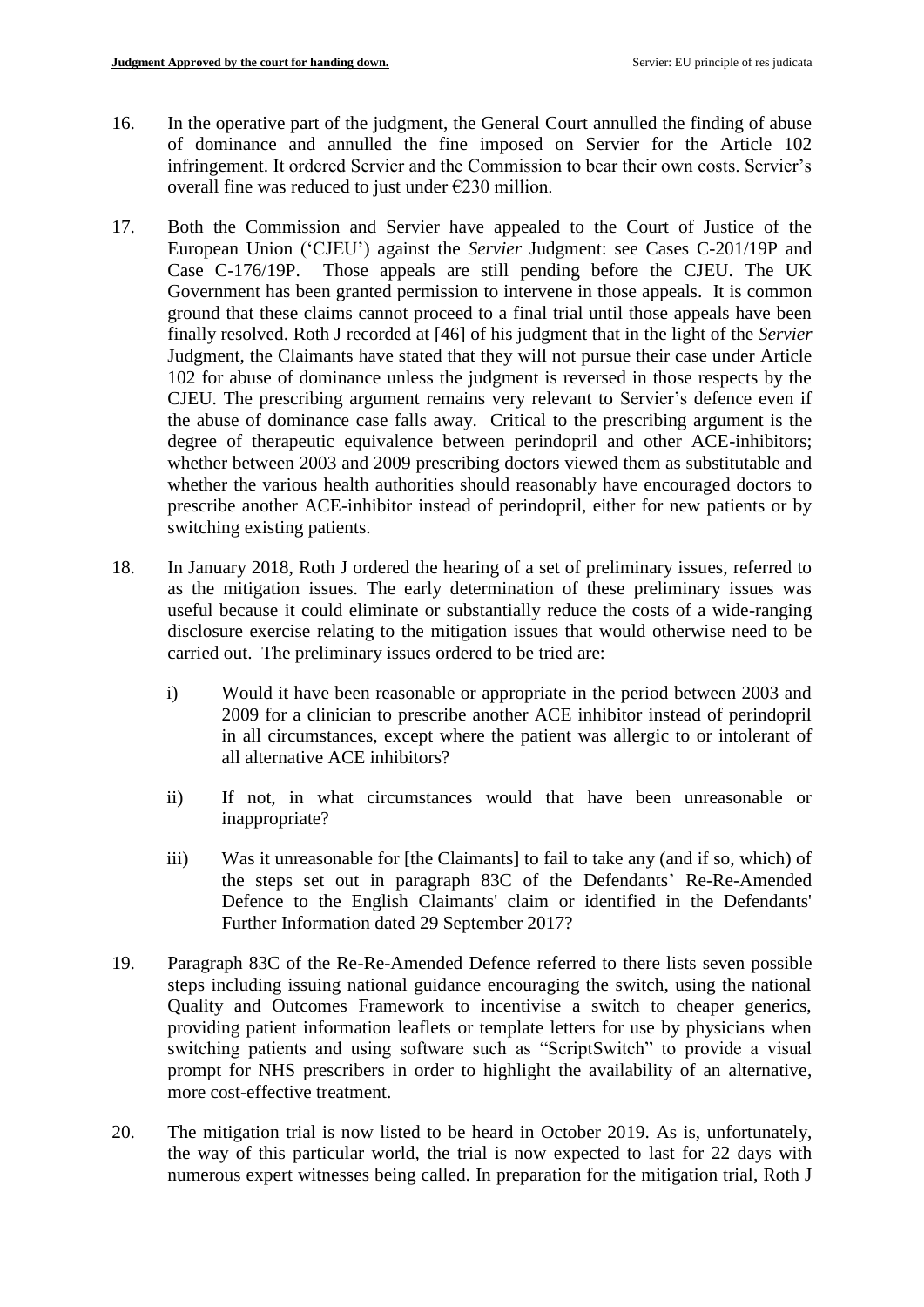ordered the parties to exchange pleadings setting out their case as to whether any of the findings in the *Servier* Judgment were binding on the national court. Servier identified eight propositions that they contended represented findings by the General Court which were binding on account of the EU principle of res judicata. They also alleged that it would be an abuse of process as a matter of domestic law for the Claimants to dispute those findings. The Claimants admitted two of the factual findings so the question of whether they were binding on the national court became moot.

- 21. Roth J held that two of the remaining six contested propositions were not actually findings of fact made in the *Servier* Judgment. He held that the remaining propositions were findings, albeit one only made in a modified form, but they were not res judicata for the purpose of the mitigation trial. He rejected Servier's case on abuse of process. Roth J granted permission to appeal on the question of res judicata, describing it as an important issue on which Servier has a reasonable prospect of success. He refused permission on two further grounds, challenging his conclusions on what were findings of the General Court and as to abuse of process. Permission to appeal on the two additional grounds was refused by Patten LJ by order dated 20 May 2019.
- 22. The propositions of fact therefore now in contention are the following (using the letters that applied when they were among the original eight propositions):

(a) the finding that there was no significant difference between perindopril and other ACE-inhibitors in therapeutic terms, including in terms of efficacy and side effects, mode of action, main indications and contraindications: see paragraphs 1425, 1429, 1481, 1519 and 1589 of the *Servier* Judgment.

(b) the finding that ACE-inhibitors were widely perceived as substitutable by prescribers and there were many medications considered by physicians as therapeutic equivalents to perindopril: see paragraphs 1481 and 1489 of the *Servier* Judgment.

(c) the finding that there was no element that limited the discretion available to physicians to prescribe ACE-inhibitors other than perindopril for new patients: see paragraph 1489 of the *Servier* Judgment; and

(e) the findings: (i) that the Commission had not established that the prescribing behaviour of physicians was characterised by a high degree of "inertia"; and (ii) treatment changes in patients undergoing continuous treatment were significant: see paragraphs 1540 and 1544 of the *Servier* Judgment.

23. In considering the application of the EU principle of res judicata, Roth J stated at the outset that Servier does not rely on the English principles of res judicata or issue estoppel: [53]. He underlined what he saw as the need to keep the EU concept of res judicata "within proper bounds" because of the very broad consequences that flow from it in precluding a party in subsequent proceedings from contesting the "fact", even though it had no involvement in the proceedings in which the finding of fact was made: [70]. He drew an analogy with patent law where the holder of a patent which has been declared invalid cannot then try to enforce that patent against someone who was not a party to the proceedings in which the patent had been successfully challenged. That did not mean that all the findings that led to the invalidity had such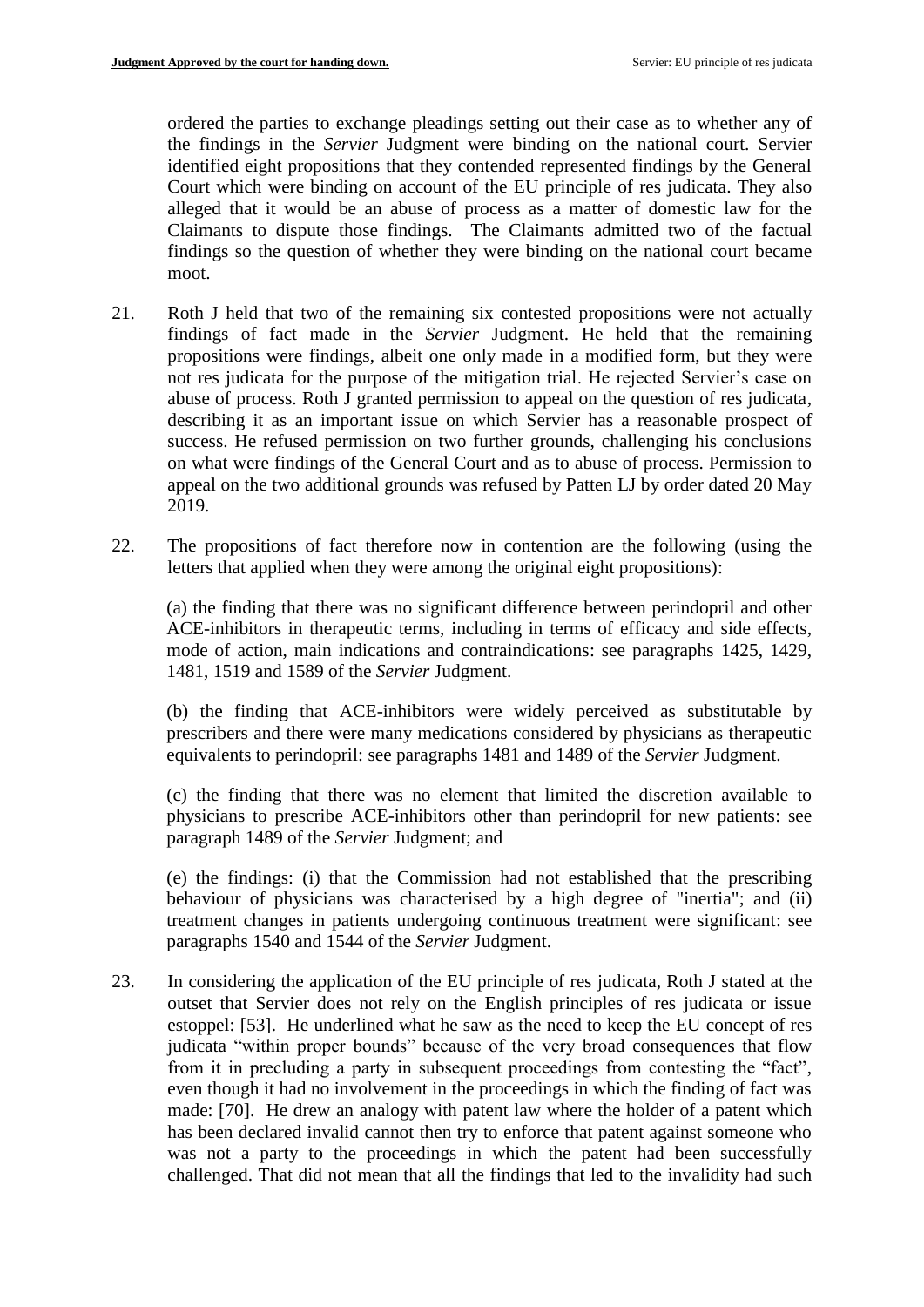absolute effect. He said that "judgments that have effect *inter omnes* under English law generally concern questions of status: of a patent, or a marriage, or of property or concern the disposition of property": [71]. He described the judgment of the CJEU in Cases C-442&471/03P *P&O Ferries v Commission* EU:C:2006:356 and the other European authorities which I consider below. He considered that his analysis was consistent with the authorities of the CJEU that had been cited to him where that Court had held that findings that led directly to, and were inseparable from, the operative part of the annulling judgment were held to be res judicata.

24. Roth J concluded at [77] that the only finding of fact in the *Servier* Judgment that is res judicata with absolute effect is that in paragraph 1963, namely that the Commission had not established that the relevant market was limited to perindopril. That conclusion mirrored what the Court had said in paragraph 1591 at the end of the section of the *Servier* Judgment dealing with definition of the relevant market:

> "77. … It is that finding which is inseparable from, and necessary to explain, the operative part of the judgment annulling article 6 of the Decision which found that Servier had abused its dominant position. At most, the *res judicata* could extend to the immediately preceding para 1590 and the conclusion that perindopril was exposed to significant nontariff competitive pressures from other ACE inhibitors. In my judgment, there is no basis in EU law for applying *res judicata erga omnes* to all the myriad factual findings based on careful scrutiny of the evidence in the over 200 preceding paragraphs of section 12, or to the subsidiary conclusions in the four subsections of analysis of the second of the three complaints assessed by the Court in section 12, or indeed to the findings under the various heads within those sub-sections."

25. Roth J considered the argument put forward by Servier that a wider principle was necessary to ensure that the national court complies with the duty of sincere cooperation now set out in Article 4(3) TEU. He accepted, as did the Claimants, that that duty prevents a national court from finding that Servier has abused its dominant position unless the *Servier* Judgment is overturned on this point by the CJEU. He did not consider, however, that it would be incompatible for the national court in these damages proceedings to reject Servier's prescribing argument on the basis of evidence about doctors' prescribing practices and the degree of substitutability of perindopril with other ACE-inhibitors. He held that the legal context in which the facts covered by Servier's propositions now arise would be entirely different since questions of causation and remoteness of damage are governed by the domestic law of the Member States.

# **The main case law of the EU Courts**

26. It was common ground before us that the EU principle of res judicata applies directly in a domestic court dealing with a dispute falling within the scope of EU law without the parties having to rely on the duty of sincere cooperation now set out in Article 4(3) TEU. It was also common ground that there are a number of strands of the EU jurisprudence of res judicata. One of those is referred to as 'relative res judicata' and arises where a second action is brought between the same parties, dealing with the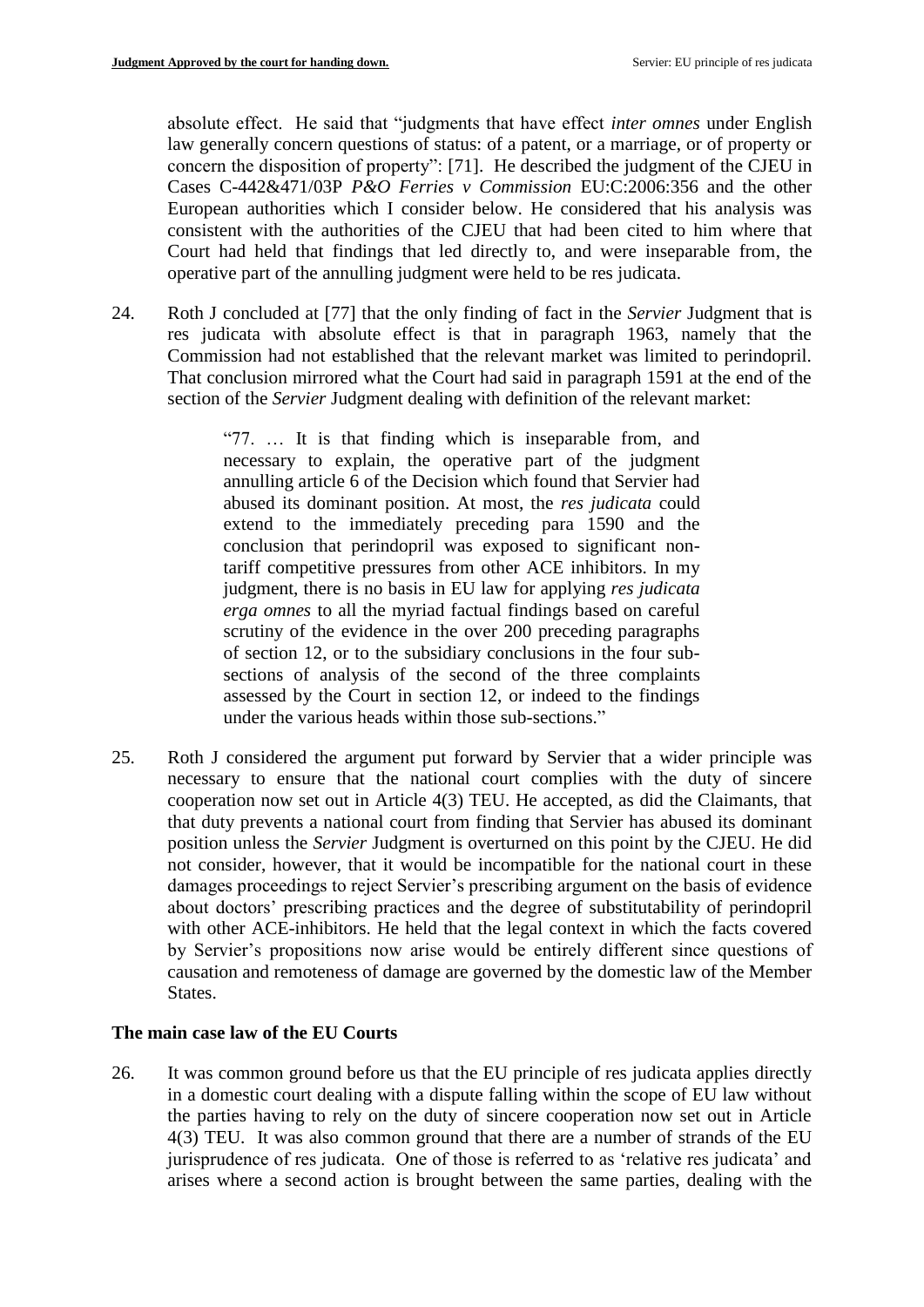same subject matter and based on the same grounds as an earlier action. The strand of jurisprudence we are concerned with is described by the parties as the annulment strand or absolute res judicata. It is the binding scope of a judgment of the General Court or the CJEU annulling a measure adopted by an EU institution.

27. The issue of how much of the Commission's Decision is binding on the High Court in these proceedings in so far as it was upheld by the *Servier* Judgment was not an issue which was addressed at the hearing before us. That may well need to be considered at some stage. The current version of the pleaded case in the English action, the Re-Re-Re-Re-Amended Non-Confidential Particulars of Claim, sets out the broad findings of the Decision and pleads that the Claimants will rely on the Decision pursuant to Article 16 of Regulation 1/2003/EC and/or that they will rely on the Decision as evidence properly admissible before an English court. In response to that plea, Servier in its Re-Re-Amended Defence pleads, amongst other things that the Decision will only be binding:

> "insofar as the findings in question are upheld by the General Court (and by the Court of Justice in the event of further appeal) and to the extent that such findings form part of or are necessary for the operative part of the Decision".

- 28. Although Servier uses in that plea the wording taken from the case law I am about to describe, I understood that the parties accepted that in the light of Article 16 of Regulation 1/2003 and the ruling of the General Court in Case T-474/04 *Pergan Hilfsstoffe v Commission* [2007] ECR II-4225, there was little if any read across from what this Court decides on this appeal to the question of how far the national court is bound by findings in the Decision which support the overall finding of infringement.
- 29. In the following paragraphs I refer to the Court that is now the General Court by that name even though it was known as the Court of First Instance at the time of some of the judgments. I refer to the Court which is now the Court of Justice of the European Union as the CJEU. I will also use the Treaty article numbers as they appear in the TFEU.
- 30. The principal though not the earliest judgment dealing with the annulling strand of the EU principle of res judicata is that described in the judgments of the European Courts arising out of the State aid granted to the ferry service between Portsmouth and Bilbao. The background to the case is complicated but key to understanding what was decided. In July 1992 P&O Ferries had entered into an agreement with the Diputación (the Provincial Council of Biscay) and the Ministry of Trade and Tourism of the Basque Government to establish a ferry service between Bilbao and Portsmouth. The agreement provided for the two authorities to buy 26,000 travel vouchers to be used on the route over a three-year period at a price which was higher than the commercial rate. The agreement was challenged by a competitor, Brittany Ferries, referred to as BAI. BAI operated a shipping service between Plymouth and Santander and alleged that the mass purchase of tickets on the new service amounted to State aid. The Commission took the initial view that that agreement, referred to in the judgment as "the original agreement", was not a normal commercial transaction. On 29 September 1993 the Commission initiated a procedure under the State aid rules to investigate whether the original agreement was a State aid incompatible with the common market.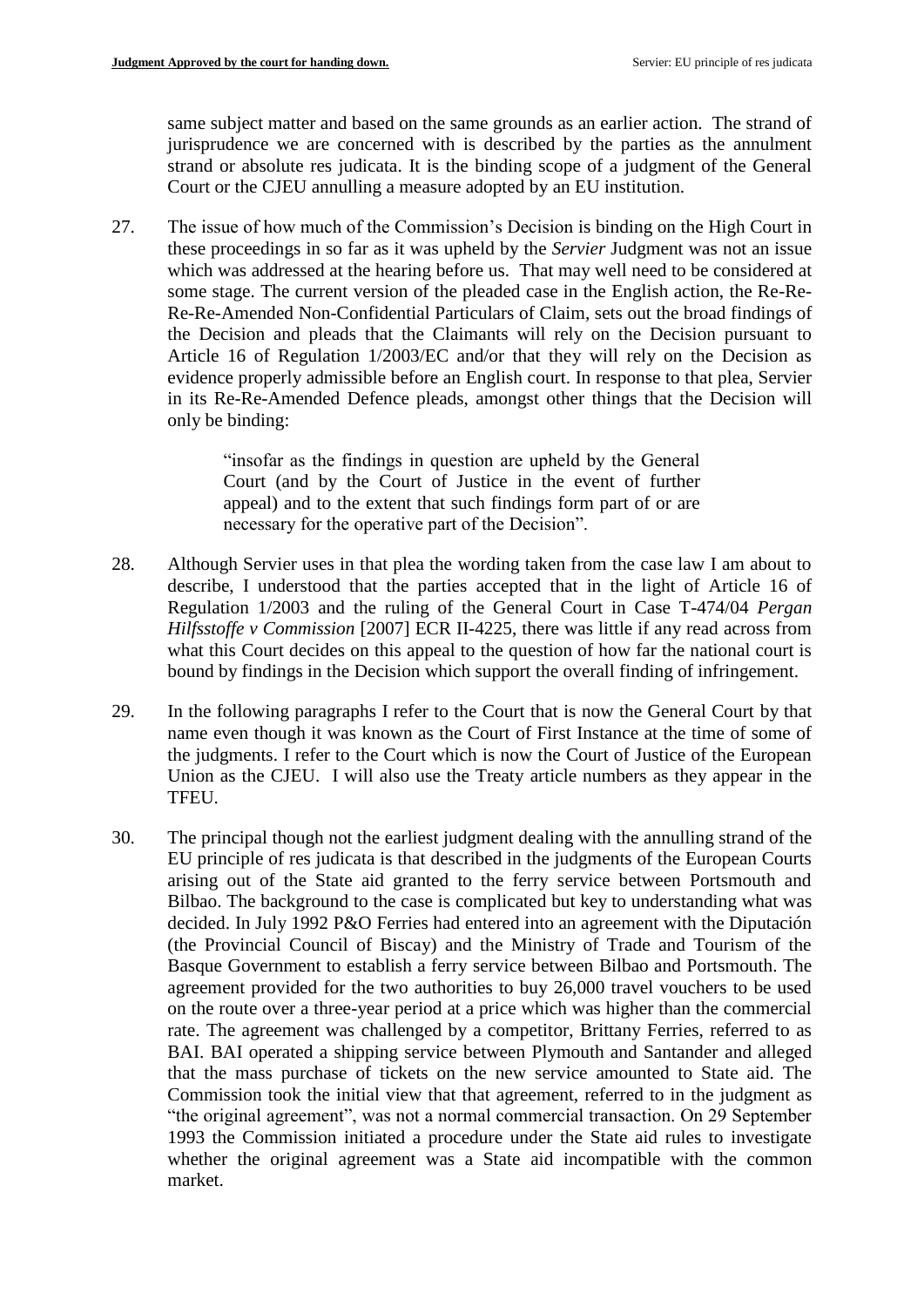- 31. Following the initiation of that procedure, P&O Ferries suspended the original agreement and in March 1995 entered into a new agreement with the Diputación but not the Ministry. According to the new agreement, the Diputación undertook to buy 46,500 travel vouchers to be used on the route spread over three years but the price per ticket was set at a discounted rate to reflect the Diputación's long-term purchasing commitment. The new agreement was notified to the Commission in accordance with the State aid rules. On 7 June 1995 the Commission adopted a decision terminating the procedure that had been triggered by the original agreement. The Commission stated in the June 1995 decision that the new agreement introduced significant modifications which met the Commission's earlier concerns. The Commission thus considered that the new agreement did not constitute State aid.
- 32. That decision to terminate the investigation was challenged by BAI before the General Court with P&O Ferries but not the Diputación intervening in support of the Commission. On 28 January 1999 the General Court delivered a judgment annulling the 7 June 1995 decision on the ground that the Commission had misinterpreted the relevant Treaty provisions when concluding that the new agreement did not constitute State aid: see Case T-14/96 *BAI v Commission* [1999] ECR II-139 ('*BAI v Commission*').
- 33. In the light of that judgment, on 26 May 1999 the Commission decided to initiate a State aid investigation in relation to the new agreement. The Commission then adopted a decision on 29 November 2000 in which it declared that the new agreement did constitute State aid and that the aid was incompatible with the common market. The Commission ordered the Kingdom of Spain to recover the sums already paid. The infringement decision was appealed to the General Court by both P&O Ferries and the Diputación. The Diputación challenged the whole decision whereas P&O Ferries challenged only the order for recovery of the aid already paid. The General Court handed down judgment on 5 August 2003: in Cases T-116/01 and T-118/01 *P&O European Ferries (Vizcaya) and Diputación Foral de Vizcaya v Commission* [2003] ECR II-2957 ("*P&O Ferries GC*").
- 34. Before considering the complaints levelled by the applicants against the infringement decision, the General Court considered the plea of inadmissibility raised by the Commission. The Commission argued that the supposed errors could not be examined because of the force of res judicata attaching to the *BAI v Commission* judgment. The General Court held at [77] of *P&O Ferries GC* that the force of res judicata attaching to a judgment can constitute a bar to the admissibility of an action only if the previous action which gave rise to the judgment in question was between the same parties, had the same subject-matter and was founded on the same grounds. It then observed, at [79] and [80], that the Diputación's action was directed against a different measure from the measure which gave rise to *BAI v Commission*, so that the two actions did not have the same subject-matter. Further, the action before the Court was not between the same parties as those involved in the *BAI v Commission* proceedings. The Court went on, however, to reject all the grounds of appeal raised by P&O Ferries and the Diputación. It concluded, broadly, that the changes made in the new agreement did not affect the substance of the original agreement and that the two agreements should be regarded as a single grant of aid. The General Court therefore dismissed the challenge to the Commission's infringement decision.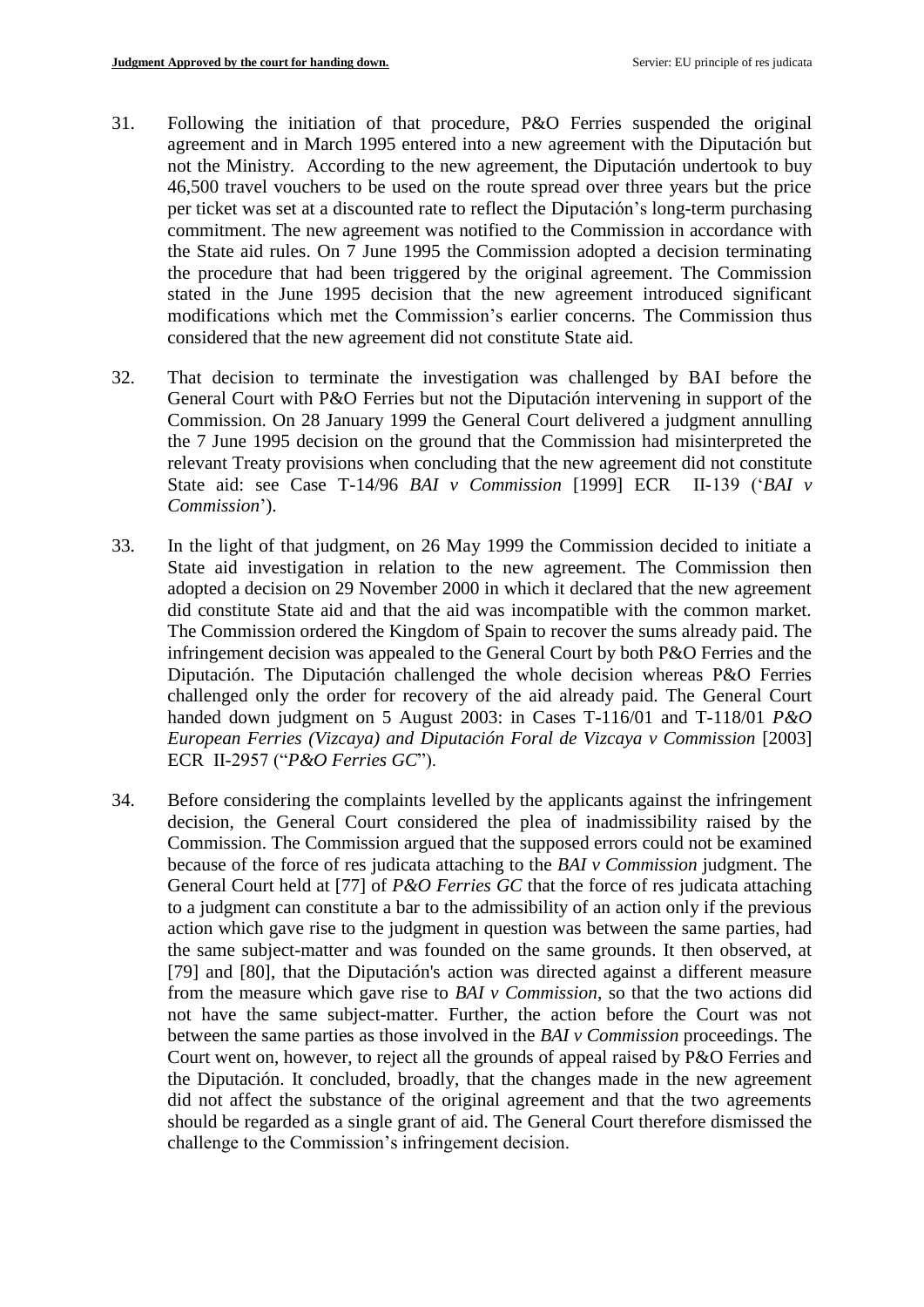- 35. P&O Ferries and the Diputación both brought appeals before the CJEU challenging *P&O Ferries GC* and both intervened in support of the other's appeal. On the substance of the matter, they submitted that the General Court had erred in law in three respects in concluding that the sums paid by the Diputación to P&O Ferries could properly be classified as State aid. The Commission did not revive its objection based on res judicata in opposing the appeal but the Court of its own motion invited the parties to give their views on the issue and those views were put forward at the hearing. This was on the basis that observance of the principle of res judicata was a matter of public policy and a fundamental principle of the Community legal order.
- 36. Advocate General Tizzano reached the same conclusion as the General Court although for different reasons. He did not consider that the fact that the cases involved different parties was necessarily decisive: see paragraph 69 of his Opinion. What was more relevant was whether the cases dealt with the same subject matter. That was not simply whether they challenged the same measure but rather whether the same points of law were raised before the Court. If they were and judgment has been given, then the force of res judicata will apply. He concluded that the dispute in the *P&O Ferries*  case appeared to be 'substantially identical' to the dispute resolved in *BAI v Commission* although the actual decisions being challenged were of course different. However, the Advocate General then referred at paragraphs 75 to 79 of his Opinion to the formal inquiry that the Commission had reopened following the *BAI v Commission* judgment and to the fact that all interested parties had been invited to submit further observations and information before the Commission adopted the replacement decision. The General Court could not, he thought, have ignored the possibility that the replacement decision might be based on that new material. He therefore advised the CJEU to find that res judicata did not arise.
- 37. The CJEU did not follow the Advocate General's opinion. It held that the General Court had erred in defining the scope of the principle of res judicata: Cases C-442/03P and C-471/03P *P&O European Ferries (Vizcaya) SA and Diputación Foral de Vizcaya v Commission* [2006] ECR I-4883 ('*P&O Ferries CJEU'*). The CJEU described the res judicata principle in the following terms:

"41. Contrary to the view taken by the Court of First Instance, the *BAI v Commission* judgment did not only have relative authority preventing merely new actions from being brought with the same subject-matter, between the same parties and based on the same grounds. That judgment was invested with the force of res judicata with absolute effect and prevented legal questions which it had already settled from being referred to the Court of First Instance for re-examination.

42. In the *BAI v Commission* judgment the Court of First Instance annulled the decision of 7 June 1995 in which the Commission held that the new agreement did not constitute State aid and consequently decided to terminate the review procedure which had been initiated in respect of the aid granted to Ferries Golfo de Vizcaya.

43. That annulment led retroactively to the disappearance of the decision of 7 June 1995 with regard to all persons. An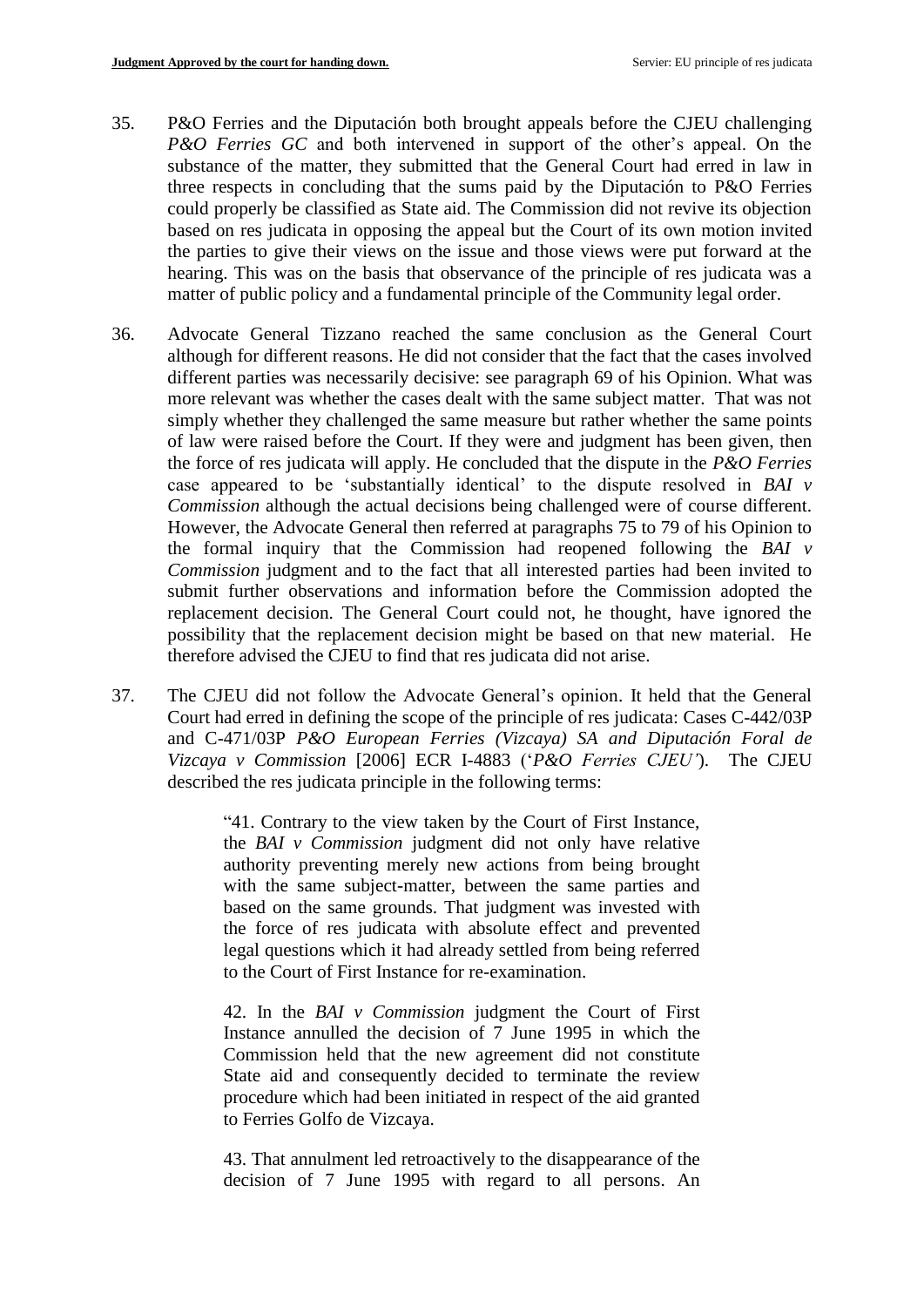annulling judgment of that nature thus has authority erga omnes, which gives it the force of res judicata with absolute effect (see, in particular, Case 1/54 *France v High Authority* [1954] ECR 1, or p. 17, 34; Case 2/54 *Italy v High Authority* [1954] ECR 37, at p. 55; Case 3/54 *Assider v High Authority* [1955] ECR 63; and Case C-310/97P *Commission v AssiDomän Kraft Products and Others* [1999] ECR I-5363, paragraph 54).

44 That authority is not attached only to the operative part of the *BAI v Commission* judgment. It is also attached to the ratio decidendi of that judgment which is inseparable from it (see, to that effect, Joined Cases 97/86, 193/86, 99/86 and 215/86 *Asteris and Others v Commission* [1988] ECR 2181, paragraph 27, and *Commission v AssiDomän Kraft Products and Others*, paragraph 54).

45 In addition, the question of the force of res judicata with absolute effect is a matter of public policy, which must, consequently, be raised by the Court of its own motion."

38. Applying that to the facts of the case before it, the CJEU held that in order to annul the decision of 7 June 1995, the General Court in *BAI v Commission* had based its decision in particular on the finding that the new agreement was not a normal commercial transaction; that the cultural and social aims pursued by the Spanish authorities should play no part in the characterisation of the new agreement; and that the Commission had misinterpreted the Treaty provisions in concluding that the new agreement did not constitute State aid. No appeal had been lodged against the *BAI v Commission* judgment and its operative part and ratio decidendi had therefore become final. The CJEU held that it was clear from the grounds of the General Court's judgment in *BAI v Commission* that: [48]

> "the Commission should have classified the aid at issue as State aid … and that, following the annulment, it would have to reopen the review procedure in respect of that aid."

- 39. The Commission had then reopened the review procedure as it was required to do in order to comply with the judgment in *BAI v Commission*. In the contested decision it had "confirmed the classification as State aid acknowledged by the General Court in the *BAI v Commission* judgment" and had concluded further that the aid was incompatible with the Treaty.
- 40. The CJEU therefore concluded:

"50. In those circumstances, when the Diputación brought its application against the contested decision before the Court of First Instance that court could not re-examine the pleas alleging that the aid at issue did not amount to State aid without disregarding the scope of the *BAI v Commission* judgment. Consequently, in finding as it did, the Court of First Instance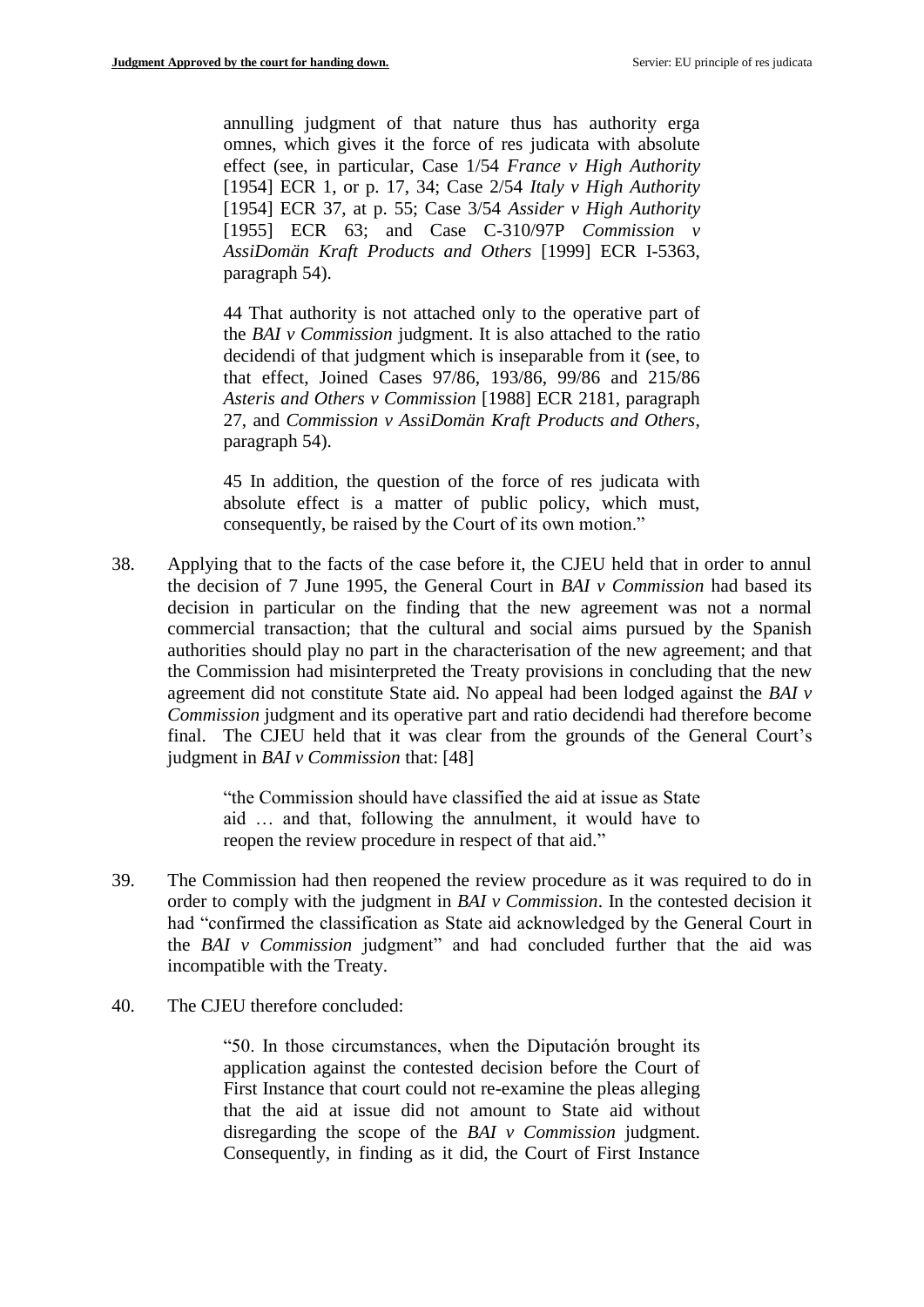failed to have regard to the force of res judicata with absolute effect of its previous judgment."

- 41. Other arguments were raised by the Diputación attacking the General Court's conclusions on the different question whether the State aid was compatible with the internal market. The lawfulness of the agreements, if they were indeed State aid, had not been considered by the General Court in the *BAI v Commission* judgment. Ultimately the appeals were dismissed.
- 42. The reference in *P&O Ferries CJEU* to the Commission being required to reopen the review procedure on the compatibility of the alleged aid following the *BAI v Commission* judgment was a reference to the duty on EU institutions, now set out in Article 266 TFEU. That states:

"The institution whose act has been declared void or whose failure to act has been declared contrary to the Treaties shall be required to take the necessary measures to comply with the judgment of the Court of Justice of the European Union."

- 43. Other judgments of the EU Courts have been more explicit in linking their discussion of the EU principle of res judicata to the fact that the Commission decision they were reviewing was a decision taken in order to comply with an earlier annulling judgment. This was more explicit, for example, in Cases 97/86 etc *Asteris AE v Commission*  [1988] ECR 2200 ('*Asteris*'). That case concerned what Advocate General Slynn described in his Opinion as "further chapters in the saga of Community aid paid to Greek producers of tomato concentrates". The levels of aid were fixed in a series of regulations adopted by the Commission, one regulation adopted for each marketing year 1981/82, 1982/83 and 1983/84. Each regulation used a coefficient to adjust the aid to take account of variations in packaging and concentration between Community production of tomato concentrates and imports from non-member countries. A different coefficient was used for Greek production compared to that used for producers in other member states. Greece challenged the coefficient used in the regulation adopted for the marketing year 1983/84. In a judgment in 1985 the CJEU held that the Commission had committed a technical error in the coefficients adopted, leading to an unjustified reduction of aid granted to Greek producers. The Court therefore declared the relevant regulation void as giving rise to unequal treatment. The Court further held that it was the duty of the Commission to fix new coefficients for Greece or to devise some other system of compensation, taking account of the fact that the aid scheme differentiated between Greece and the other member states. Prior to the delivery of the judgment, the Commission adopted three further regulations for subsequent marketing years 1984/85 onwards all using the same coefficient that had been adopted in the regulations declared unlawful. Following the annulment of the 1983/84 regulation, the Commission declined the request of Asteris and other Greek producers that it revoke and remake the other regulations incorporating the offending coefficient. Greece brought an action for the annulment for what it alleged was the Commission's unlawful refusal to comply with the earlier judgment.
- 44. The question thus arose whether, as Greece contended, the CJEU's annulling judgment required the Commission, pursuant to its duty under what is now Article 266, to correct the coefficient in other regulations adopted for marketing years before or after the annulling judgment or whether as the Commission argued the Court's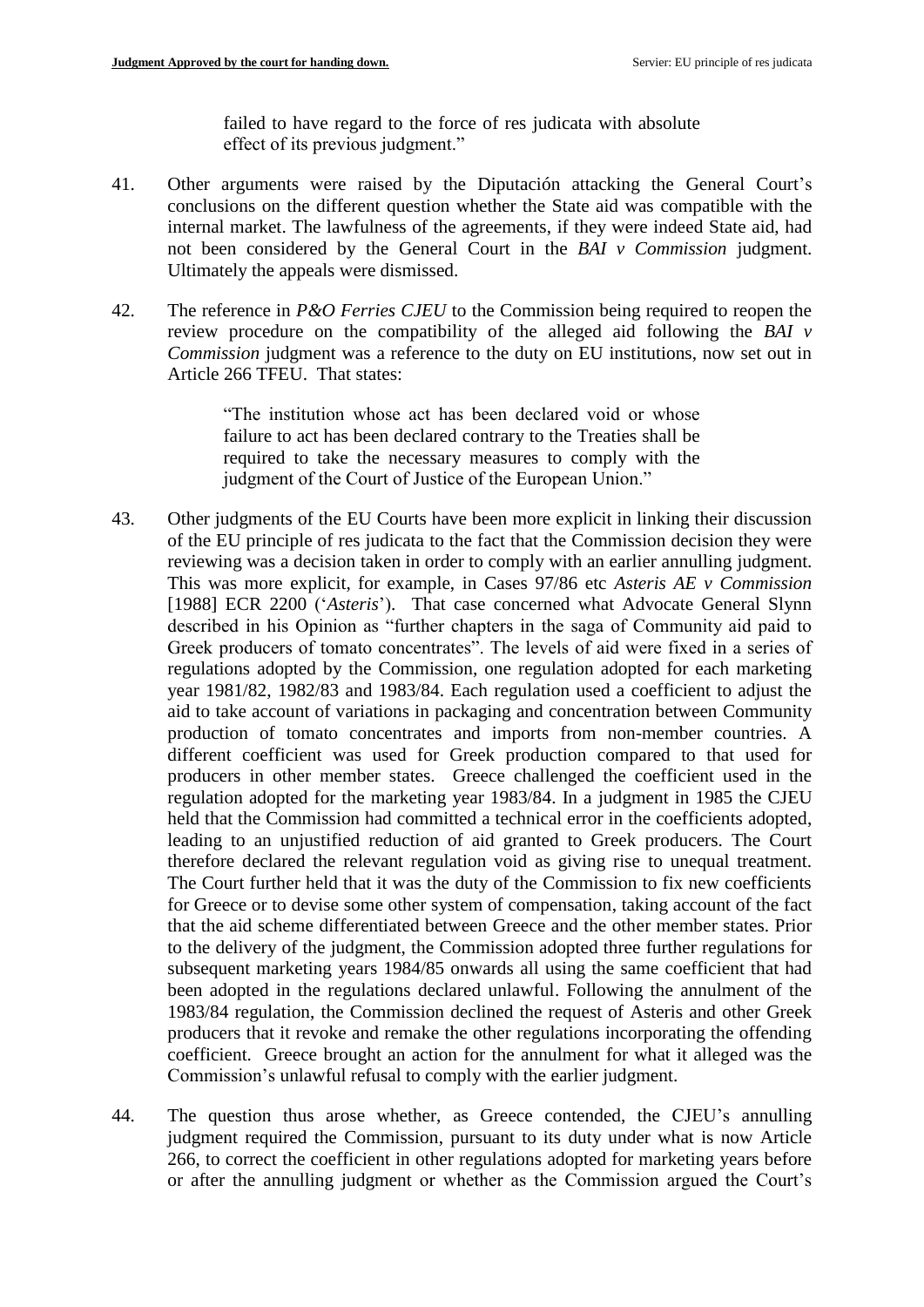judgment only obliged it to adopt a replacement measure for the 1983/84 marketing year. The CJEU said:

"26. In order to adjudicate upon the application for annulment of the Commission's refusal to act, in pursuance of the procedure initiated against it for failure to act, it is necessary first to determine what measures an institution is obliged to take under Article [266] in order to comply with a judgment of the Court of Justice annulling a measure adopted by it.

27. In order to comply with the judgment and to implement it fully, the institution is required to have regard not only to the operative part of the judgment but also to the grounds which led to the judgment and constitute its essential basis, in so far as they are necessary to determine the exact meaning of what is stated in the operative part. It is those grounds which, on the one hand, identify the precise provision held to be illegal and, on the other, indicate the specific reasons which underlie the finding of illegality contained in the operative part and which the institution concerned must take into account when replacing the annulled measure."

- 45. The Court therefore held that although the primary obligation on the institution arising from a finding of illegality was to adopt a measure eliminating the illegality, the judgment "may also, in so far as it relates to a provision with specific scope in a given area, give rise to other consequences for that institution". The Court then drew a distinction based on the temporal effect of the judgment. By virtue of the retroactive effect of judgments, the finding of illegality takes effect from the date on which the annulled measure entered into force. Thus the finding that the coefficients were illegally fixed was binding with respect not only to the marketing year covered by the annulled regulation but also to all subsequent marketing years. By contrast the finding could not apply to the marketing years covered by regulations adopted before the 1983/84 marketing year: [31]. The Commission had, the Court therefore held, failed to fulfil its obligations by refusing to replace regulations which entered into force after the date of the adoption of the annulled regulation.
- 46. A different aspect of the principle of res judicata in the context of the Commission's obligation to comply with an annulling judgment was considered by the CJEU in Case C-310/97P *Commission v AssiDomän Kraft Products* [1999] I-5363. This appeal arose out of the Commission decision and then the CJEU judgment in *Wood Pulp II* (Cases C-89/85, etc *Ahlström Osakeyhtiö and Others v Commission* [1993] ECR I-1307). By its decision, the Commission determined that a large number of producers of wood pulp had engaged in a price fixing cartel. On an action for annulment of the Commission decision brought by 28 of those producers, the CJEU annulled the finding of a cartel on the basis that this was not established by the evidence relied on by the Commission. AssiDomän was one of several Swedish addressees of the Commission's infringement decision who had not challenged the decision on appeal. The Commission rejected their request to reconsider the decision as it applied to them. AssiDomän argued that the Commission was required, following the annulment of its decision, to take measures to comply with the judgment of the Court in regard not only to the parties to the appeal proceedings but also to other parties. They relied on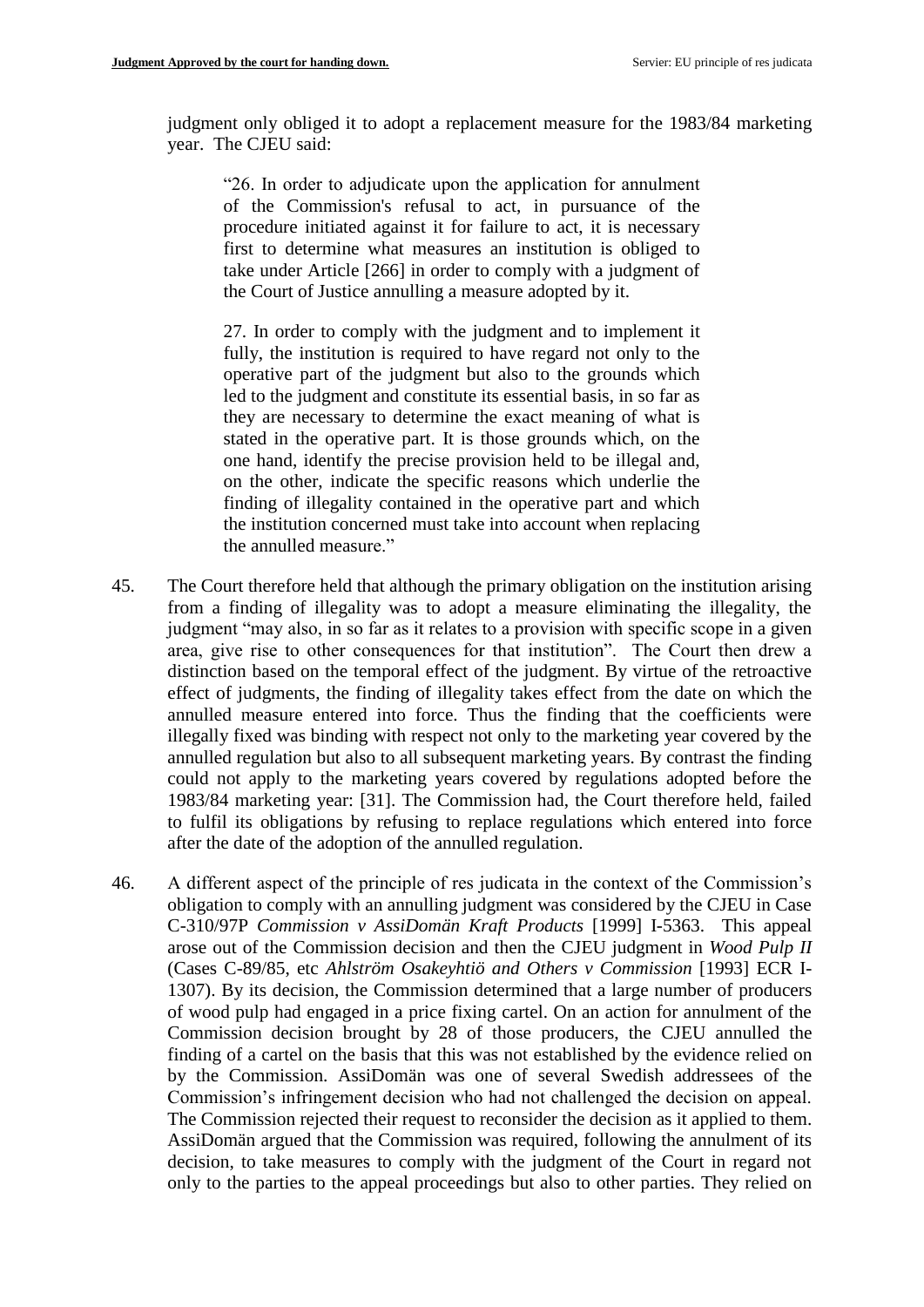the judgment in *Asteris* in support of that submission. The General Court decided (Case T-227/95 [1997] ECR II-1185) that although the earlier judgment had not annulled the decision as regards addressees who had not appealed, the obligation on the Commission to comply with the judgment could go beyond the group of persons who had brought the action. The General Court pointed out that the CJEU in the *Wood Pulp II* judgment had rejected the main evidence relied on by the Commission against all the addressees of the decision to prove that there had been concertation on price and therefore that there had been an infringement of Article 101. The General Court concluded that on this point the *Wood Pulp II* judgment "clearly had the potential to affect the Commission's findings relating to [AssiDomän]": see [84] of the General Court's judgment. The General Court therefore held that the Commission was obliged, in the light of the grounds of the *Wood Pulp II* judgment, to review the decision so far as it related to the other addressees and to determine whether it was appropriate to repay the fines.

47. The CJEU on the appeal in *AssiDomän* disagreed. It held that:

"54. … although the authority erga omnes exerted by an annulling judgment of a court of the Community judicature (…) attaches to both the operative part and the ratio decidendi of the judgment, it cannot entail annulment of an act not challenged before the Community judicature but alleged to be vitiated by the same illegality.

55. The only purpose of considering the grounds of the judgment which set out the precise reasons for the illegality found by the Community Court (…) is to determine the exact meaning of the ruling made in the operative part of the judgment. The authority of a ground of a judgment annulling a measure cannot apply to the situation of persons who were not parties to the proceedings and with regard to whom the judgment cannot therefore have decided anything whatever."

- 48. There are two cases following the CJEU's judgment in *P&O Ferries CJEU* on which the parties in this appeal relied. In Case C-221/10P *Artegodan GmbH v Commission* judgment of 19 April 2012 EU:C:2012:216, the applicant alleged it had suffered losses owing to the adoption of a Commission decision ordering member states to withdraw national marketing authorisations for a medicinal product for which Artegodan held the marketing authorisation. In a judgment dated 26 November 2002 in earlier proceedings (Cases T-74/00 etc [2002] ECR II-4945) the General Court had annulled that Commission decision on two grounds, first that the Commission lacked competence and second that even if the Commission had competence, the decision was vitiated by a defect in that it infringed Article 11 of Directive 65/65. The Commission had appealed against that judgment. The CJEU had dismissed the appeal on the ground that the General Court had been right to hold that the Commission lacked competence to adopt the contested decision and that accordingly it had to be annulled (Case C-39/03P [2003] ECR I-7885). The CJEU did not rule on the other pleas put forward by the Commission.
- 49. Artegodan applied for compensation from the Commission but the Commission rejected the claim. Artegodan applied to the General Court for an award of damages.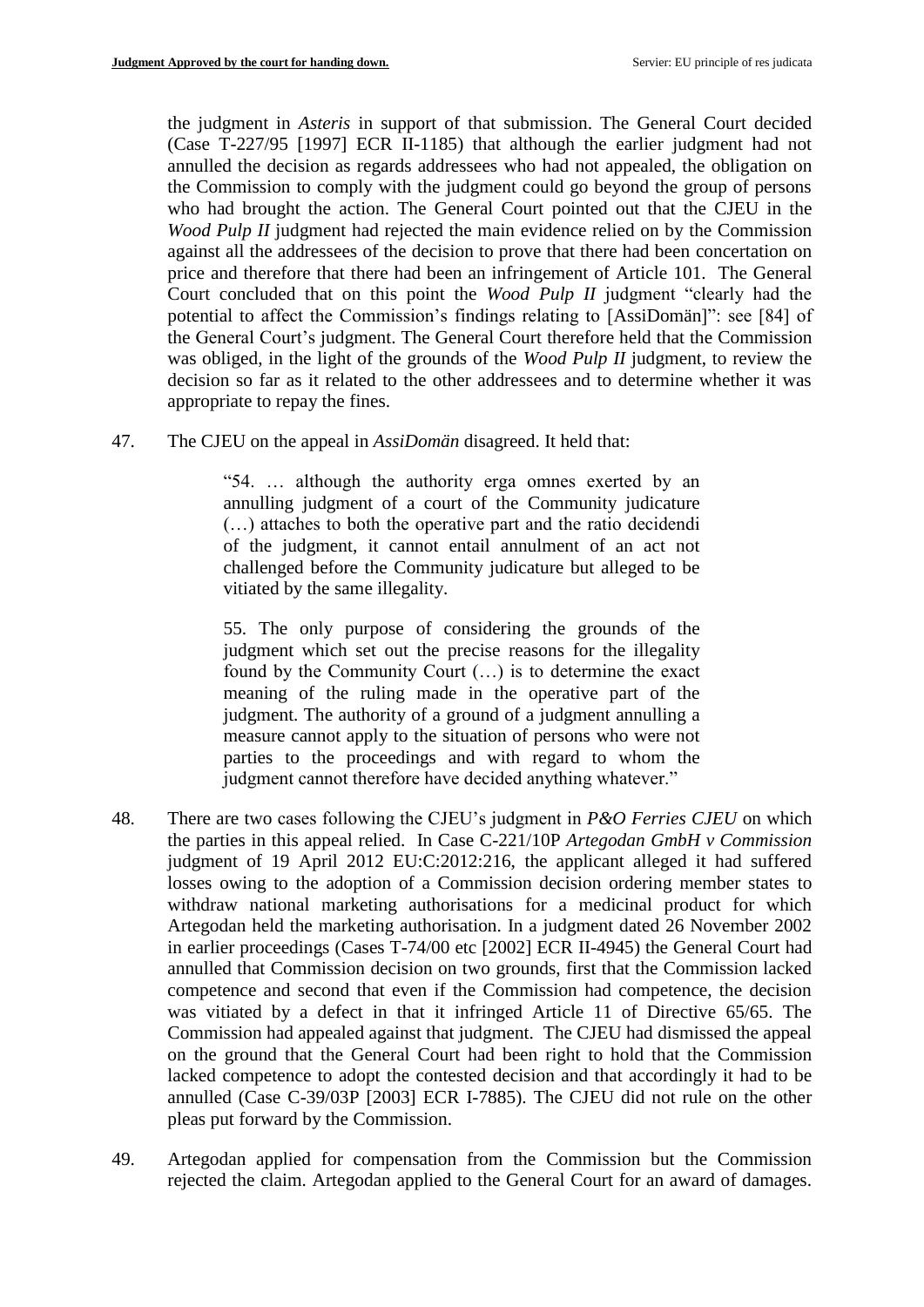The issue before the Court was whether there had been a sufficiently serious breach of the rule of law as to trigger the EU's non-contractual liability to pay damages (Case T-429/05 [2010] ECR 11-491). The Commission argued before the General Court that there had been no infringement of Article 11. The General Court held that that plea was inadmissible because it was inconsistent with the binding nature of the earlier judgment of the General Court (in Cases T-74/00 etc). That judgment had, following the dismissal of the appeal by the CJEU, "acquired the authority of a final decision with respect to all matters of fact and law actually or necessarily settled by the General Court". The fact that the CJEU in Case C-39/03P had not found it necessary to examine the plea alleging breach of Article 11 was, the General Court held, irrelevant. The General Court went on to hold that neither the lack of competence nor the breach of Article 11 gave rise to a claim in damages and dismissed Artegodan's appeal.

50. Both Artegodan and the Commission appealed to the CJEU. The Commission's crossappeal raised the question whether it was entitled to argue that there had been no breach of Article 11 or whether that was res judicata because of the judgments in the earlier proceedings. In its judgment in Case C-221/10P, the CJEU emphasised at [86] the importance for the EU and national legal orders of the principle of res judicata in ensuring the stability of the law and legal relations. The Court went on:

> "87 In that regard, the Court has held, firstly, that res judicata extends only to the matters of fact and law actually or necessarily settled by the judicial decision in question (…) and, secondly, that the force of res judicata attaches not only to the operative part of that decision, but also to the ratio decidendi of that decision which is inseparable from it  $(...)$ ."

- 51. The Court held that the fact that the earlier appeal had not required a decision on the plea alleging infringement of Article 11 was far from irrelevant. The scope of the CJEU's judgment in Case C-39/03P had been limited to the issue of lack of competence. The CJEU had not so far resolved the second question about the breach of Article 11. It followed, therefore, that the General Court had erred in holding in its judgment in Case T-429/05 that the factual and legal findings in the judgment of the General Court in Cases T-74/00 etc concerning the infringement of Article 11 had acquired the force of res judicata in the same way as the factual and legal findings relating to the lack of competence.
- 52. Finally and most recently is the decision of the General Court in Case T-629/16 *Shoe Branding Europe BVBA v EUIPO* judgment of 1 March 2018, ECLI:EU:T:2018:108. Shoe Branding filed an application for registration of a Community trademark comprising two parallel stripes for footwear. Adidas AG filed a notice of opposition to the registration of the mark based on its earlier right to a mark consisting of three parallel stripes applied to footwear. The Opposition Division of the OHIM rejected the opposition and the Second Board of Appeal of OHIM dismissed Adidas' appeal. The Board of Appeal took the view that the differences in the number of stripes and their respective positions on the shoe were sufficient for it to find that the signs at issue were overall dissimilar. Those differences were, the Board held, sufficient to preclude any likelihood of confusion. Adidas appealed to the General Court against that decision.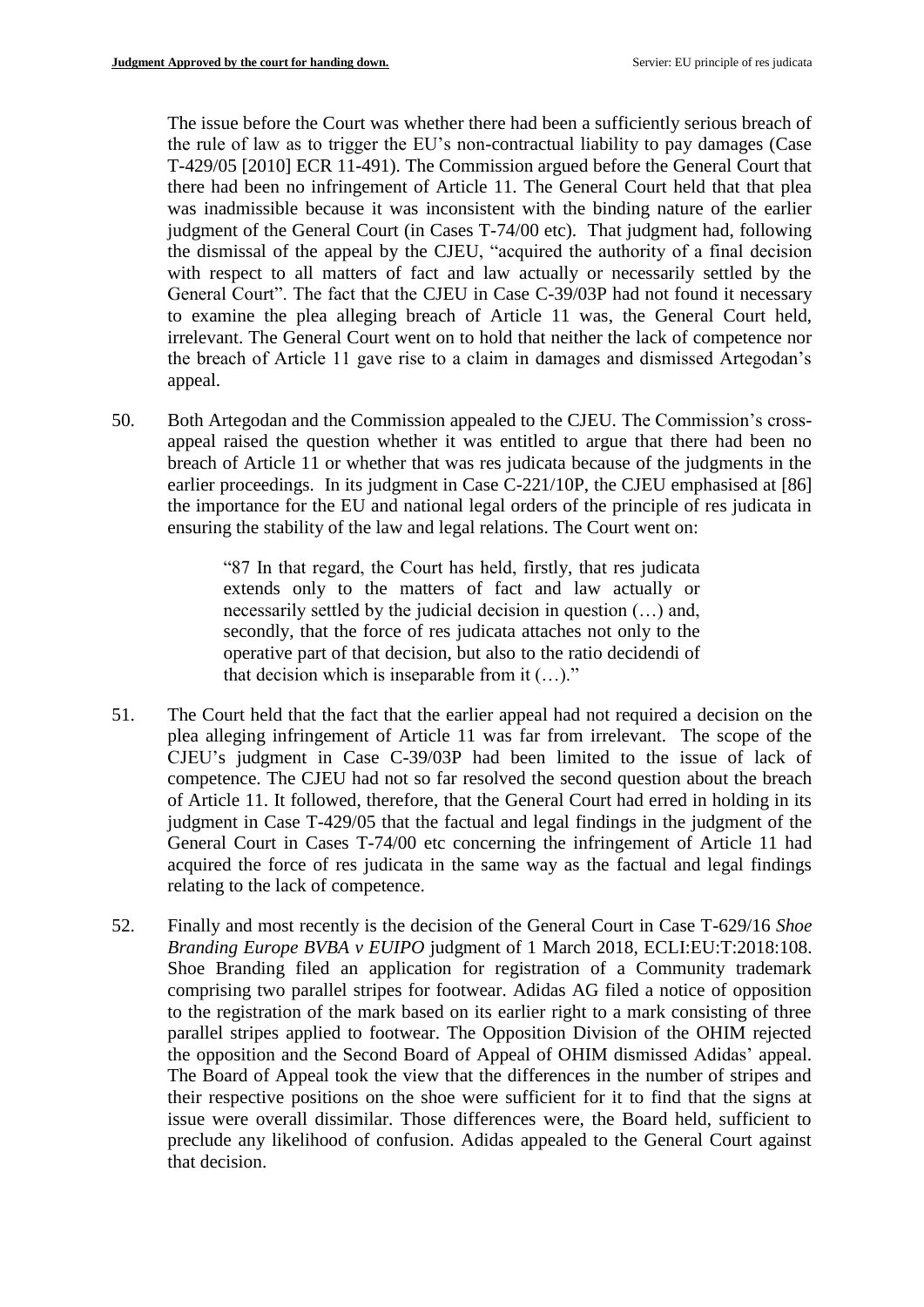- 53. The General Court annulled the Board's decision: Case T-145/14 *Adidas AG v OHIM*  judgment of 21 May 2015. The Court found that the Board's finding that the differences in the two marks would not pass unnoticed by the consumer who pays attention to the details of sports shoe was at odds with the fact that the consumer of those products does not demonstrate a high degree of attention. The Court recalled that sports shoes are everyday consumer goods. The relevant public is made up of the average consumer who is reasonably well-informed and reasonably observant and circumspect but whose degree of attention must be regarded as average when purchasing them. The Court considered that the presence of the stripes would be easily and immediately noticed by the average consumer but that the differences in positioning and inclination were noticeable only if the consumer undertook a closer inspection. The Board had also failed to take into account other elements of the two different stripe configurations which were similar such as that they were parallel stripes, equidistant and of the same width and contrasting with the background colour of the shoe. The Court held that the Board was wrong to conclude that the marks at issue were visually dissimilar and hence was wrong to conclude that there was no likelihood of confusion. Shoe Branding's appeal to the CJEU (Case C-396/15P) was dismissed as being in part manifestly inadmissible and in part manifestly unfounded: see Order of the Court of 17 February 2016.
- 54. The Board of Appeal then reconsidered the appeal brought by Adidas against the decision of the Opposition Division. In a decision of 8 June 2016 the Board upheld the appeal and allowed the opposition. The Board now held that taking account of the degree of similarity between the marks at issue, the identity of the goods covered by the marks and the high reputation of the Adidas mark there was a likelihood that the relevant public might establish a link between the marks and that the use of the mark would take unfair advantage of the reputation of the earlier mark. Shoe Branding brought an appeal against that decision before the General Court: Case T-629/16. Shoe Branding complained that the Board had misapplied the "average consumer test" and that the decision was vitiated by errors of appraisal which had already been committed by the General Court in the annulling judgment. They argued that sports shoes were not everyday consumer goods but specialised goods. They also complained that the Board had failed to take account of the fact that the average consumer paid particularly close attention to the side of sports footwear and to the figurative marks applied to them. The Board had committed an error of assessment, Shoe Branding said, in considering that the average consumer of sports footwear did not display a high level of attention but only a low level of attention.
- 55. The General Court addressed first the question whether it was open to Shoe Branding to put forward those arguments in the light of the General Court's annulling judgment in Case T-145/14. EUIPO argued that the matter of the degree of attention of the relevant public "was definitively settled by the General Court and the Court of Justice in the annulling judgment and the order on appeal respectively" and that those judicial decisions were res judicata: [99]. The General Court noted that following the dismissal of Shoe Branding's appeal in Case C-396/15P, the annulling judgment in Case T-145/14 had become final. It therefore had "the authority of res judicata with absolute effect":

"101 … That authority attaches to both the operative part and the ratio decidendi of the judgment, which provides the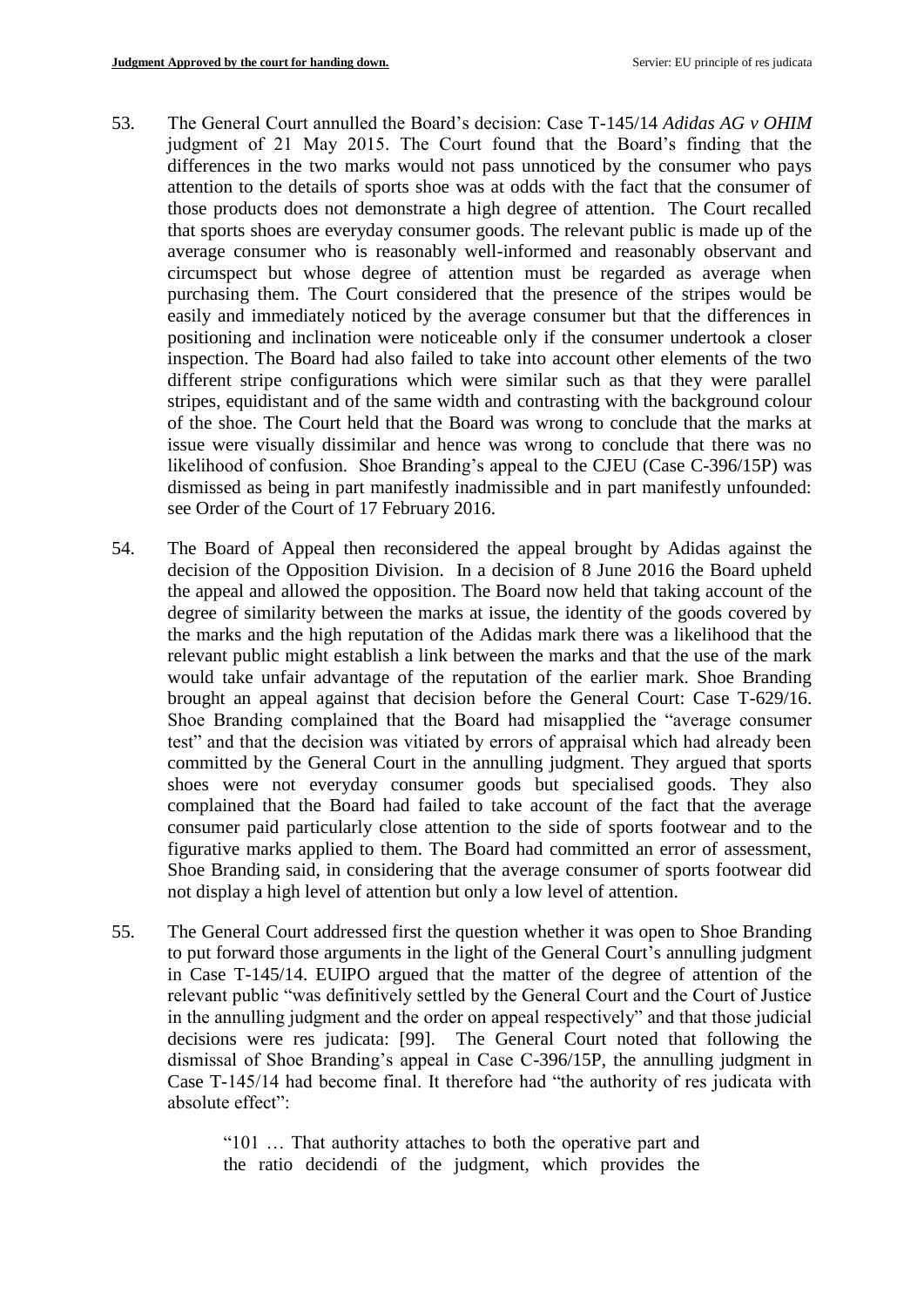necessary underpinning for the operative part and is inseparable from it (see [*P&O Ferries CJEU*] paragraph 44 and the caselaw cited).

102 Moreover, … EUIPO is required to take the measures necessary to comply with judgments of the Courts of the European Union. In that regard, it is apparent from settled case law that, in order to comply with a judgment annulling a measure and to implement it fully, the institution responsible for adopting that measure is required to have regard not only to the operative part of the judgment but also to the grounds constituting its essential basis. It is those grounds which, on the one hand, identify the precise provision held to be illegal and, on the other, indicate the specific reasons which underlie the finding of illegality contained in the operative part and which the institution concerned must take into account when replacing the annulled measure. …

103 In the present case, it must be stated that the grounds of the annulling judgment … relating to the degree of attention of the relevant public, constitute the necessary support for the operative part of that judgment. Therefore, those grounds themselves have the authority of res judicata with absolute effect and the Board of Appeal was required to comply with them."

56. The General Court held that in its decision allowing the opposition, the Board of Appeal had effectively and fully complied with the grounds of the annulling judgment. It was not open to Shoe Branding to challenge the merits of the Board's assessment regarding the degree of attention of the relevant public. This part of Shoe Branding's appeal was therefore inadmissible.

#### **Discussion**

- 57. During the hearing of the appeal, the parties were reluctant to commit themselves as to whether the dispute between them was a dispute as to the test to be applied for res judicata in accordance with the European case law or whether they agreed about the test but disagreed as to the result of applying that test to the *Servier* Judgment. Ms Bacon QC, appearing for Servier, said that she adopted the wording of the test used by the CJEU in *Asteris* at paragraph 27 without the need for any gloss or qualification. That paragraph states that the elements of an annulling judgment which are res judicata erga omnes are found not only in the operative part of the judgment but also in the grounds which led to the judgment and constitute its essential basis, in so far as they are necessary to determine the exact meaning of what is stated in the operative part. It is those grounds, the Court said, which identify the precise provision held to be illegal and indicate the specific reasons which underlie the finding of illegality. Precisely the same formulation of the test was adopted more recently by the General Court at paragraph 102 of *Shoe Branding*.
- 58. The reluctance of each party to accept the other's paraphrase of the test reflects the difficulty of pinning down the precise content of the words used by the CJEU; when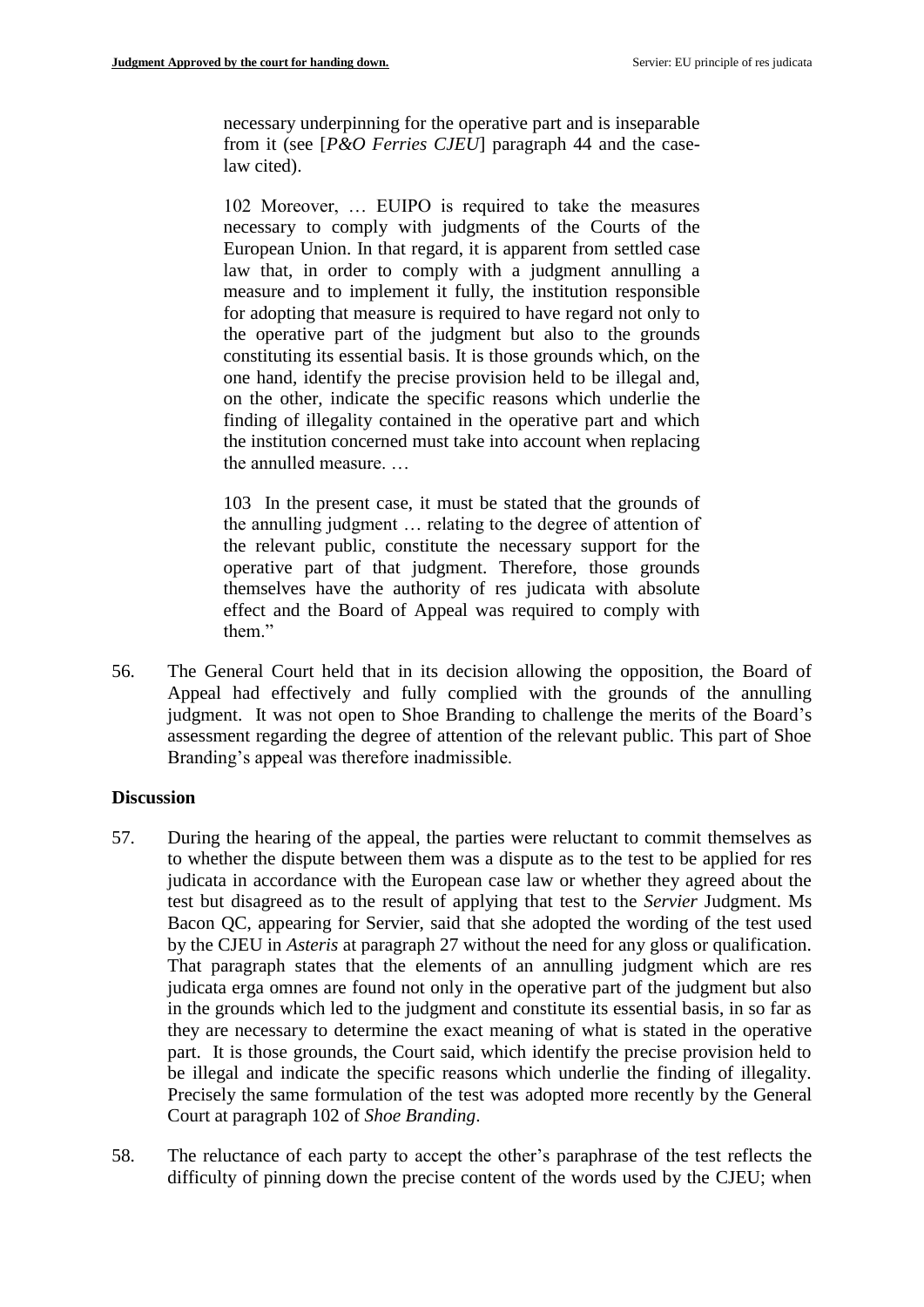is a matter of fact or law "inseparable" from the operative part of the judgment; what constitutes the "essential basis" of the judgment? It is further confused by the fact that the European Courts appear to use the term "ratio decidendi" to include facts as well as law, or at least conclusions of mixed fact and law, rather than to refer only to the legal principle established by the case. That is not surprising given that the European Courts have adopted the civil law system in which there is no formal concept of stare decisis and judgments are generally binding only with regard to the decided case and for the parties to those proceedings. The concept of the ratio decidendi of a case familiar to a common lawyer is not what is being referred to in these judgments. This is also a reminder of the caution needed when searching for EU principles in subtle nuances of English language, particularly when the language of the case may not be English– the language of the case in *Asteris* was Greek and the languages of *P&O Ferries CJEU* were both English and Spanish.

- 59. The way through this is, in my judgment, as submitted by Mr Palmer QC on behalf of the Claimants. To discern the content of the terms used and hence the scope of the principle, one must consider the purpose of the principle invoked by the EU Courts in the case law.
- 60. In both *Asteris* and *Shoe Branding*, the test expressed is closely bound up with the context in which the issue has arisen, namely that the measure challenged in the proceedings before the EU Court has been adopted by the EU institution in compliance with an earlier annulling judgment invalidating an unlawful measure previously adopted by that institution. It is obviously right that an institution should not be criticised for adopting the subsequent measure in so far as the reasons for adopting that subsequent measure implement the reasons why its earlier measure was held to be unlawful. As the General Court said in *Shoe Branding* the Board of Appeal in allowing the opposition of Adidas had effectively and fully complied with the grounds of the earlier annulling judgment. It was therefore not open to Shoe Branding to challenge the decision insofar as the Board of Appeal was in effect bound to decide it in that way. Similarly, when the Commission decided that the new agreement between P&O Ferries and the Diputación was an unlawful State aid, it was doing so in order to comply with the reasoning of the General Court in *BAI v Commission* in so far as the first building block of its replacement decision was the finding that the agreement constituted an aid.
- 61. An institution which is considering how to comply with an annulling judgment needs to identify where it previously went wrong. If a finding of infringement of Article 102 is quashed by the General Court the operative part of the judgment does not say whether the Court was not satisfied that the conduct was abusive, or held that the company's market share did not confer dominance or that the relevant product or geographic market was not properly defined. The institution must look behind the operative part to see what it needs to do to correct its error. Once it has corrected that error, the institution's decision is protected by the "absolute effect" of the annulling judgment from attack by those who in effect disagree with the conclusion arrived at in the annulling judgment. As the Court states in *Asteris* [27] the purpose of finding out the essential basis of the judgment is to determine the "exact meaning" of what is stated in the operative part and to find the "specific reasons which underlie the finding of illegality" so that the institution can take those into account when replacing the annulled measure.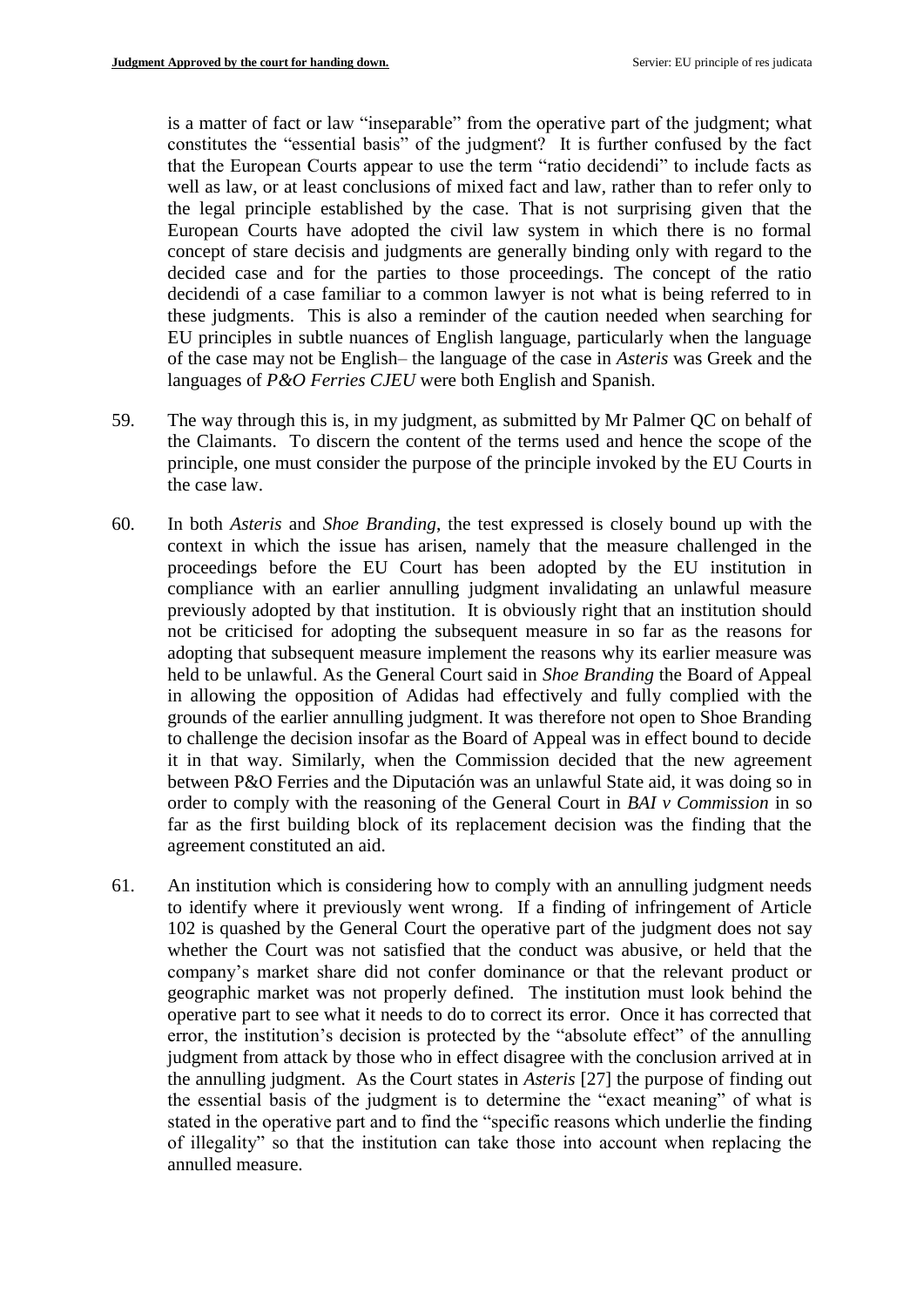- 62. Mr Palmer argued that the specific reasons which underlie the finding of illegality in the *Servier* Judgment is only that the Commission had not established that the relevant product market comprised only perindopril. I do not agree that the case law recognises a distinction between the ratio of the annulling judgment being that the Commission has not established that the relevant market is limited solely to perindopril on the one hand and the ratio being that the relevant market is not limited solely to perindopril on the other. It is true, as Mr Palmer pointed out, the General Court prefaces its discussion of Servier's three criticisms of the definition of the relevant market by describing the limits of the Court's reviewing role. However, that review includes whether the evidence relied on is factually accurate and whether that evidence contains all the information which must be taken into account. What emerges from the case law is that the Commission does not comply with Article 266 by having a fresh look at the issue, and considering itself free to come to the same conclusion or a different conclusion as the new evidence and further consideration dictates. That approach was rejected by the CJEU in *P&O Ferries CJEU* when it declined to follow the Opinion of Advocate General Tizzano.
- 63. In *BAI v Commission* the pleas put forward to challenge the termination of the investigation into the original agreement were a mixture of 'insufficiency of reasoning' and substantive infringement of Article 107. One of the key paragraphs in that judgment states that "The file produced before the Court does not support the conclusion that the number of travel vouchers was determined by an increase in the actual needs felt by the authorities": [76]. When dealing with the second point raised by the Commission, that the existence of certain social and cultural programmes proved that the number of tickets needed genuinely reflected the need for travel, the General Court referred twice to what appeared from the file before the Court: [79]. In *P&O Ferries GC* the General Court set out the evidence described by the Commission in the replacement decision for rejecting the Diputación's contention in the re-opened investigation that it needed all the travel vouchers purchased under the new agreement. As I have described, it rejected the plea of res judicata on the grounds that the measure under challenge was a different measure and the parties were not the same. The General Court did consider the effect of the *BAI v Commission* judgment when it considered the substance of the Diputación's plea: [116]

"In paragraphs 76 and 79 of [*BAI v Commission*], the Court, in assessing whether a normal commercial transaction was involved, adopted as the decisive criterion whether the agreement for the purchase of travel vouchers concluded between the Diputación and P&O Ferries reflected actual needs felt by the authorities. It found that that had not been satisfactorily established."

- 64. The General Court therefore took from its earlier judgment only the principle of law and did not regard the annulling judgment as binding on the question of whether the new agreement actually was an aid.
- 65. Advocate General Tizzano supported an approach which assumed that following an annulling judgment it was open to the institution to reconsider the matter in respect of which it previously fell into error and come to the same or a different fresh conclusion which could then be attacked and defended on the merits. He agreed with the General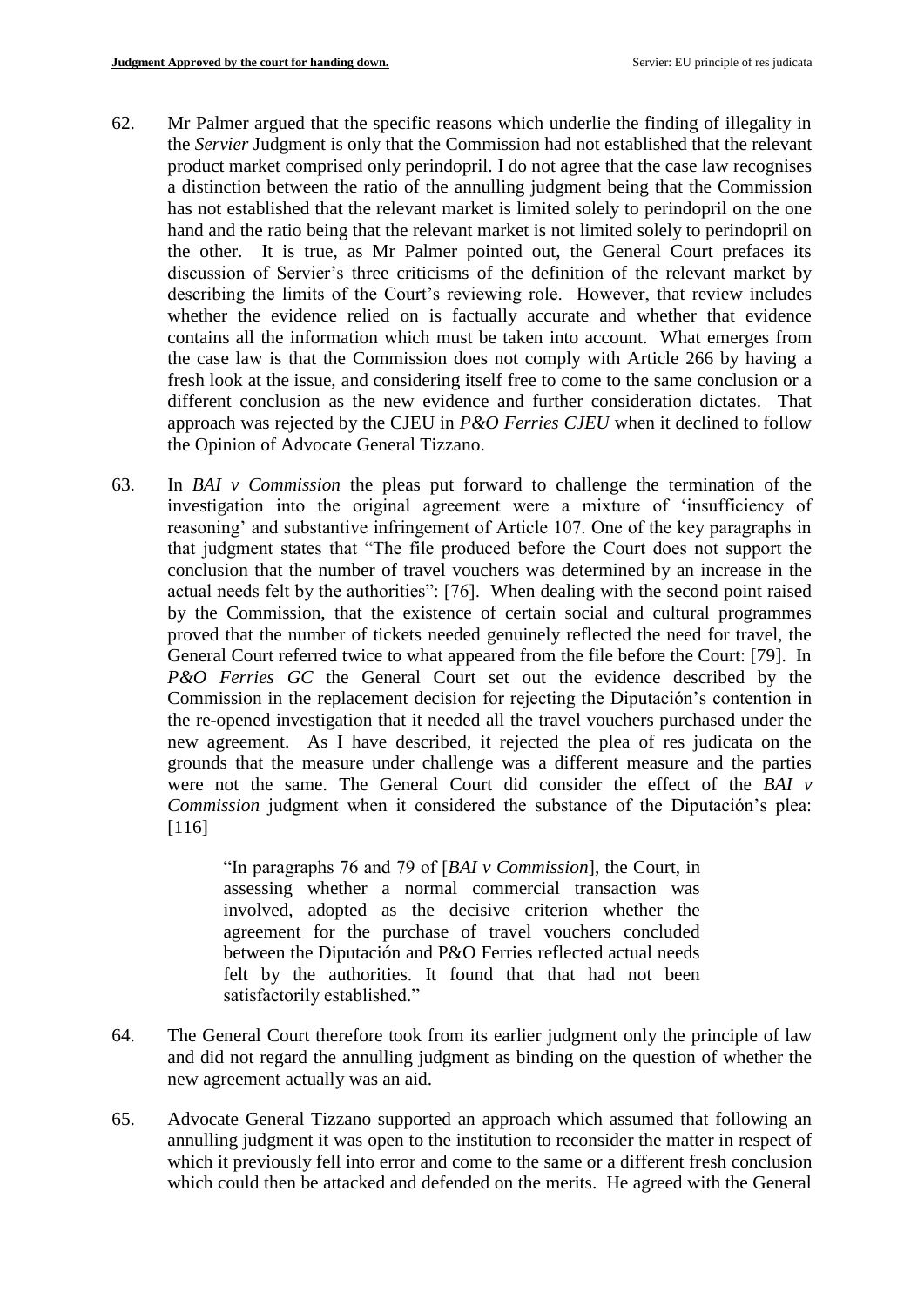Court as to the point of law decided by the General Court in the *BAI v Commission*  that became res judicata and so binding on the Court in *P&O Ferries GC*. He pointed out that following the annulling judgment, the Commission had not confined itself to re-presenting the same measure with a new statement of reasons conforming to the judgment but had initiated a formal enquiry inviting interested parties to submit their comments. He considered that regardless of the extent to which the Commission should have respected the earlier judgment, "it clearly could not fail to take account of any new or additional facts alleged by the parties to the procedure". Those facts "might have caused the Commission's final assessment to go in a different direction.": [76]. In such a case the General Court reviewing the new decision would also have to take account of those new developments and re-examine the issue. He thought that the General Court had been right to re-examine the nature of the measure at issue because any other approach would have meant "a denial of judicial protection, in so far as the Commission's assessments concerning further matters raised by the parties would have been removed from the purview of the Community Court": [78].

- 66. As we have seen, the CJEU held that the principle of res judicata went further. The result of an annulling judgment is not that the institution looks again at the issue. Rather, the institution is bound to decide the issue in the way the annulling Court has concluded it should be decided. Hence any Court reviewing that new decision cannot entertain a challenge on that issue; the matter is res judicata. The *BAI v Commission*  judgment had concluded that the new agreement was not a normal commercial transaction. It was clear from the grounds of that judgment that that meant that "the Commission should have classified the aid at issue as State aid": see paragraph 48 of *P&O Ferries CJEU*. In order to comply with that judgment, the Commission was required to reopen the review procedure but only in relation to the compatibility of the aid. The part of the replacement decision which classified the agreement as State aid was giving effect to the classification acknowledged by the General Court in the *BAI v Commission* judgment. The General Court had therefore been wrong to entertain pleas that the aid did not amount to State aid because that was a finding now res judicata erga omnes.
- 67. I take from the CJEU's judgment in *P&O Ferries CJEU* that if the Commission in its reopening of the proceedings following *BAI v Commission*, had decided on the basis of new information that it had been right all along that the agreement was not an aid, that would not have fulfilled its obligations under Article 266. Similarly, I consider it was not open to the Board of Appeal following the annulling judgment in Case T-145/14 *Adidas AG v OHIM* to consider the matter afresh, apply the test as clarified by the General Court and decide again that the rival stripe marks were dissimilar and there was no likelihood of confusion.
- 68. The extension of the principle of res judicata by the CJEU in *P&O Ferries CJEU* both helps and hinders Servier's arguments in this appeal. It helps because it makes clear that what becomes res judicata is not simply a finding that the Commission has failed to adduce sufficient evidence to support the decision but it is the decision itself. However, it hinders Servier's arguments because it separates the element of the judgment which is res judicata from the underlying facts. What matters for the principle as established in *P&O Ferries CJEU* is not why or on the basis of what evidence the General Court concluded in *BAI v Commission* that the new agreement was not a normal commercial transaction. What matters is the fact that it did so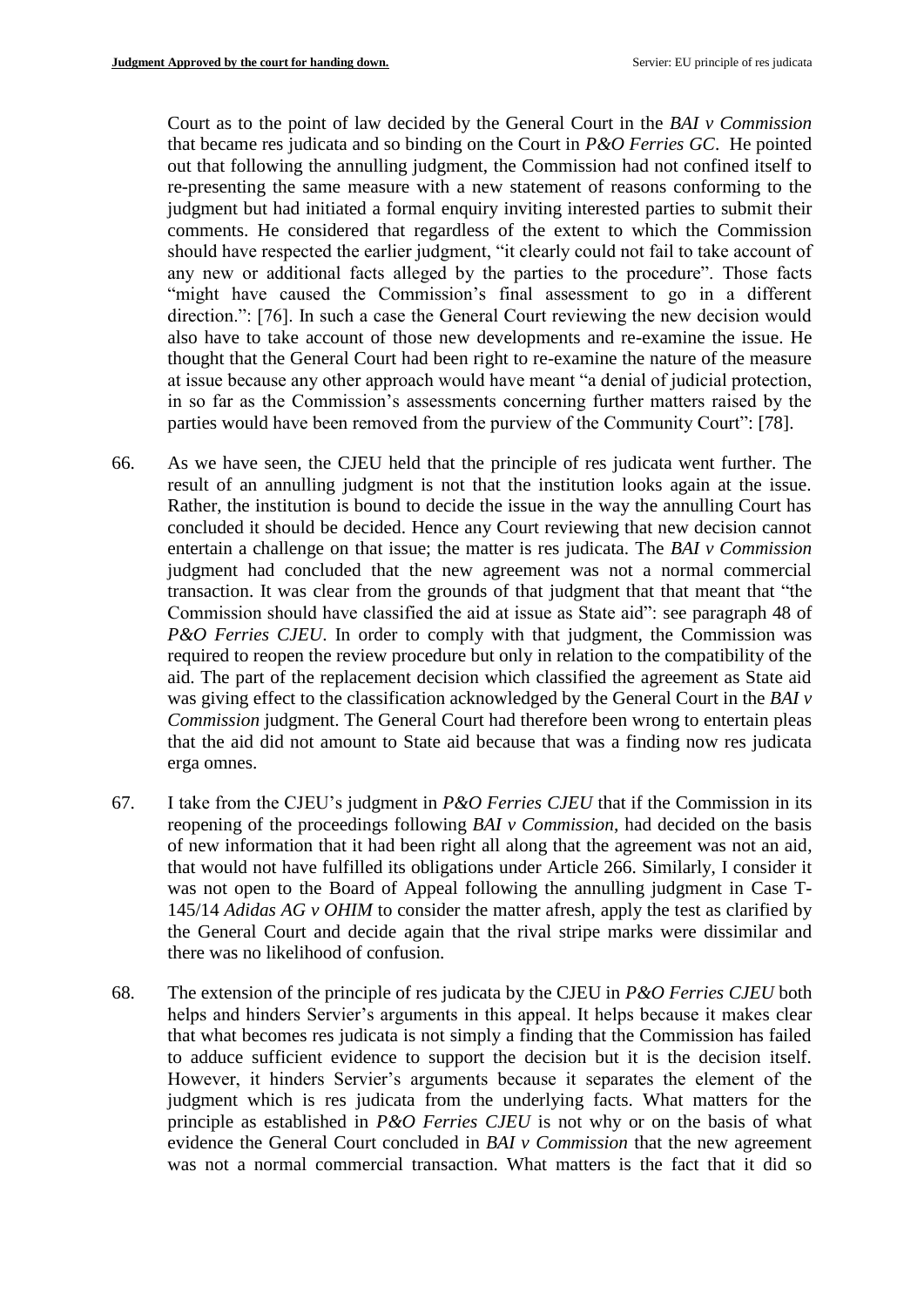conclude. The conclusion was inevitably based on the facts before the Court in the particular proceedings; that is the case in all litigation. Those facts might well have been cast in a different light if the Commission invited new evidence and submissions and re-took the decision which had been annulled. It is precisely that enquiry which is ruled out by the principle.

- 69. I do not see the General Court's judgment in *Shoe Branding* as inconsistent with this analysis. Ms Bacon focuses on paragraph [103] where the Court referred to the degree of attention of the relevant public as constituting necessary support for the operative part of the earlier judgment. It was not that isolated fact that the Court held was res judicata. The Court also held that the res judicata principle precluded Shoe Branding's complaint that the Board of Appeal had, in the replacement decision, merely restated the Court's earlier conclusion on the similarity of the marks rather than carrying out its own analysis. The Board could not reasonably be criticised for adopting the Court's conclusion that the marks were similar: [115]. The debate was thus not about whether or not buyers of sports shoes pay average or lower than average attention to buying shoes but whether Shoe Branding was entitled to try to overturn the Board of Appeal's finding that the marks were similar on the grounds that buyers paid higher than average attention. The ruling was that Shoe Brand could not rely on that, or on any other ground, for challenging the decision that the marks were similar. The similarity of the marks was res judicata in light of the earlier judgment.
- 70. Coming back to the appeal before this court: what parts of the *Servier* Judgment are res judicata? The operative part of the *Servier* Judgment simply annuls the finding that there had been an infringement of Article 102. That does not tell the Commission or anyone else whether the error was in the definition of the relevant product or geographic market or in the characterisation of the conduct as abusive. For that, one must go to paragraphs 1589 – 1592 to find the specific reasons underlying the finding that the Article 102 infringement must be annulled. The specific reason is that the Commission wrongly concluded that the relevant product market was limited solely to originator and generic perindopril. In the light of that finding, (subject of course to the outcome of the appeal to the CJEU) the Commission would be in breach of Article 266 if it re-opened its investigation, gathered more evidence and decided that there was now enough evidence to support that narrow definition of the relevant market. If the Commission wanted to pursue a case on Article 102 against Servier it would have to do so on the basis of a different definition of the relevant product market. Further, suppose the Commission receives a complaint by a different customer alleging abuse of dominance by Servier where that complaint assumes that the relevant product market is limited to perindopril. The Commission would have to reject the complaint on the grounds that that was not the proper definition of the relevant market. If the complainant tried to challenge that rejection before the General Court, the General Court would not be able to entertain the complainant's pleas to the effect that the Commission had wrongly rejected a narrow definition of the relevant product market. That issue would be res judicata as against the complainant as a result of the *Servier* Judgment.
- 71. The application of the principle to this case means that it is not open to the Claimants to bring a stand-alone claim for damages for breach of Article 102 by Servier (whether for the conduct considered in the Decision or any other conduct) on the basis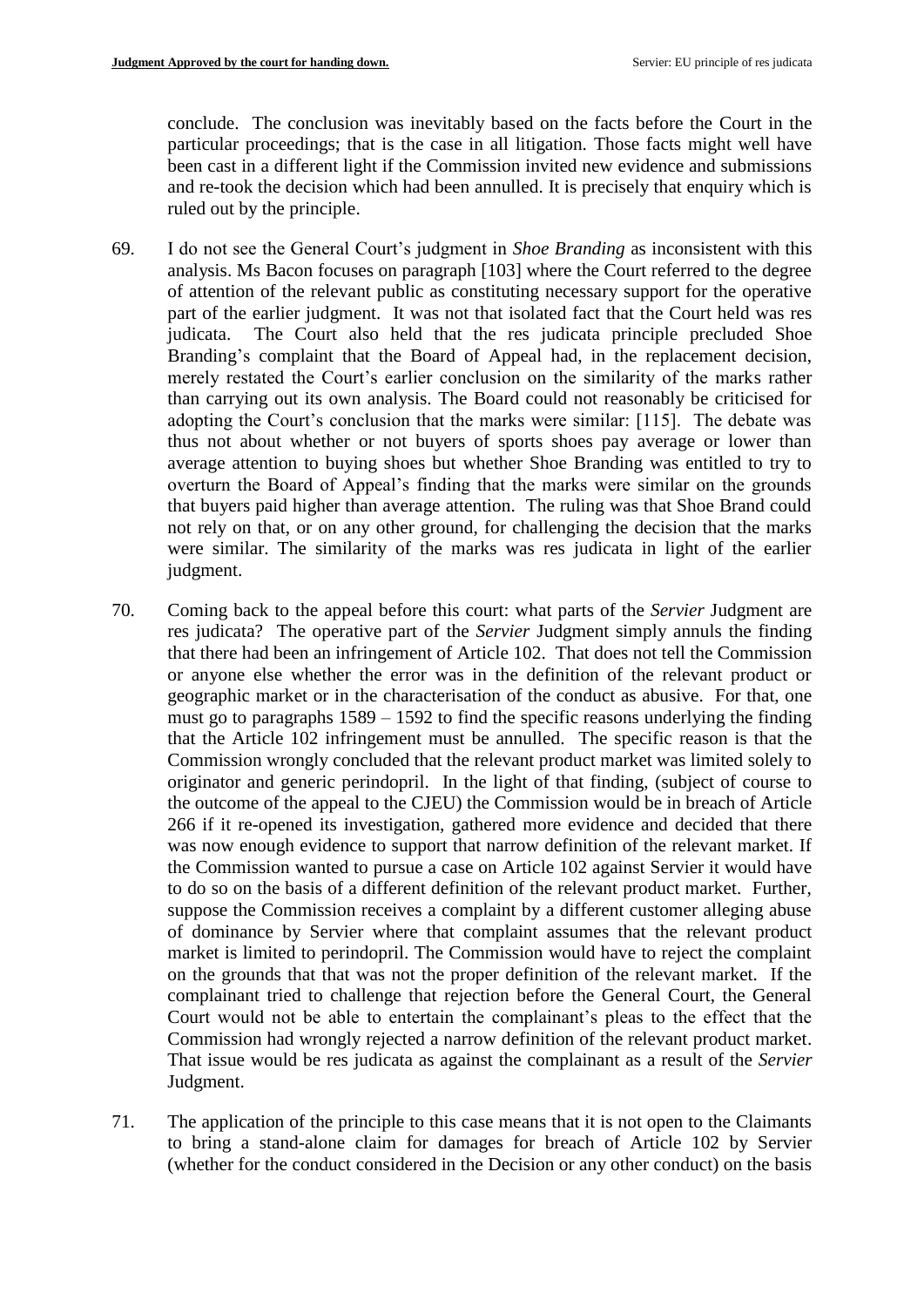that the proper definition of the relevant product market is limited to perindopril. That is the issue of fact and law that has been settled by the General Court.

- 72. Of course, the Claimants are not trying to do that. The purpose for which Servier is seeking to identify what is res judicata in the *Servier* Judgment is a very different purpose from that discussed in the European Courts' case law. Servier is trying to borrow four "facts" from the *Servier* Judgment and deploy them in a context which has nothing to do with the assessment of Servier's conduct under Article 102 or with the consequences of the annulling judgment. The context is the Claimants' alleged failure to mitigate the losses suffered as a result of an agreement which infringes Article 101. I do not find any support in the European cases for the idea that factual findings made by the Court in an annulling judgment as part and parcel of its analysis of the impugned measure can be borrowed in domestic proceedings in the way suggested. Indeed, I consider that this approach is contrary to the decision of the CJEU in *AssiDomän* which firmly rejected the idea that the factual findings as to how the wood pulp market worked could be borrowed by the Swedish producers to overturn the decisions taken against them. Such an approach also raises a host of practical difficulties. The first difficulty is ascertaining the degree of granularity of the factual findings made that fall within the scope of what is res judicata. Much of the hearing before us was devoted to that exercise. The second difficulty arises where, as frequently happens, there are a number of facts found by the General Court to support a particular conclusion. How can a national court decide which of them is "essential to" or "inseparable from" or "sufficiently proximate" to or a "pillar of" the EU Court's ratio, to use only some of the descriptors used in the course of argument? There is a risk that different national courts before which follow-on damages claims against the same defendant for the same infringement are brought may come to different answers as to which findings in the *Servier* judgment are binding in this way. A third difficulty is that factual findings may point in different directions. For example, the General Court might have found that ACE-inhibitors are in fact a homogeneous medicinal product and that there is little inertia on the part of prescribers for new patients. But it might also have found that existing patients rarely switch whatever treatment they are on. Overall, these facts, considered along with many others, may lead the Court to conclude that perindopril did not form a relevant product market of its own. It is not clear whether Servier would say that all these "facts" are res judicata or only those which support the conclusion drawn by the General Court. It is difficult to describe findings of fact pointing in favour of narrow market definition as being 'inseparable' from the ratio of the case quashing that definition. Yet the conclusion that they are not binding whereas those pointing in favour of a wider market definition are binding would lead to a very unbalanced analysis in any later proceedings.
- 73. The exercise which Servier invites us to undertake of trying to decide whether a factual finding is a pillar of the ratio or is only supporting the pillar or of trying to grade the findings of fact in the *Servier* Judgment and map them across to the level of facts found in *P&O Ferries* or *Shoe Branding* is in my judgment a futile one – that is not what the EU res judicata principle is aiming at. I agree with Mr Palmer's submission that the principle urged upon us by Servier is wide-ranging and unstable with no workable defined limits going far beyond anything in the Courts' jurisprudence. The EU principle is looking at identifying the reasons why the General Court annulled the Commission Decision. The reason given in the *Servier* Judgment